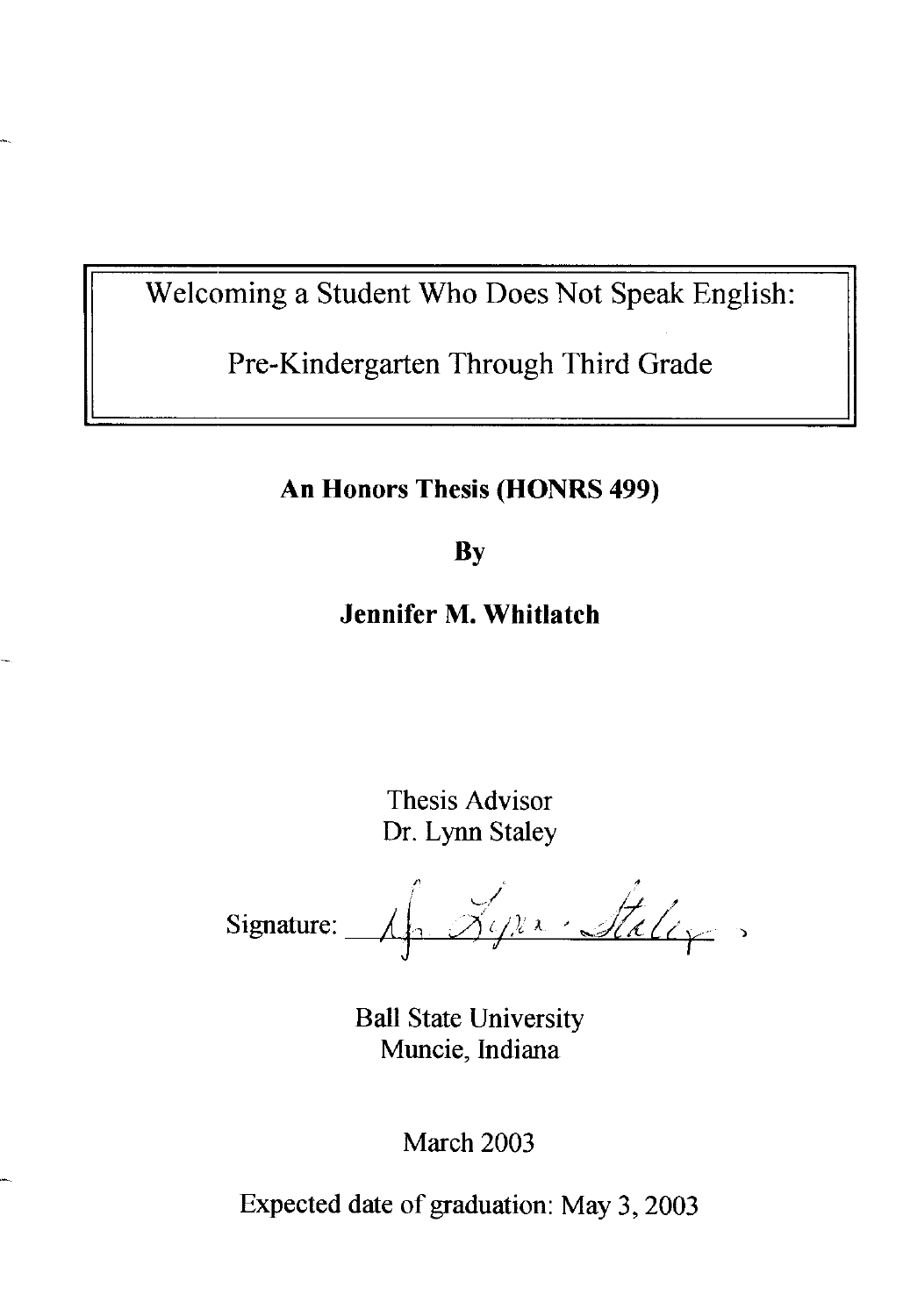$\mathbf{l}$ 

Running head: WELCOMING A STUDENT WHO DOES NOT SPEAK ENGLISH

 $\mathbf{S}_{\mathbf{q}^{\text{max}}}$ 

ă,

 $\overline{1}$ 

Welcoming a Student Who Does Not Speak English:

Pre-Kindergarten Through Third Grade

Jennifer M, Whitlatch

Ball State University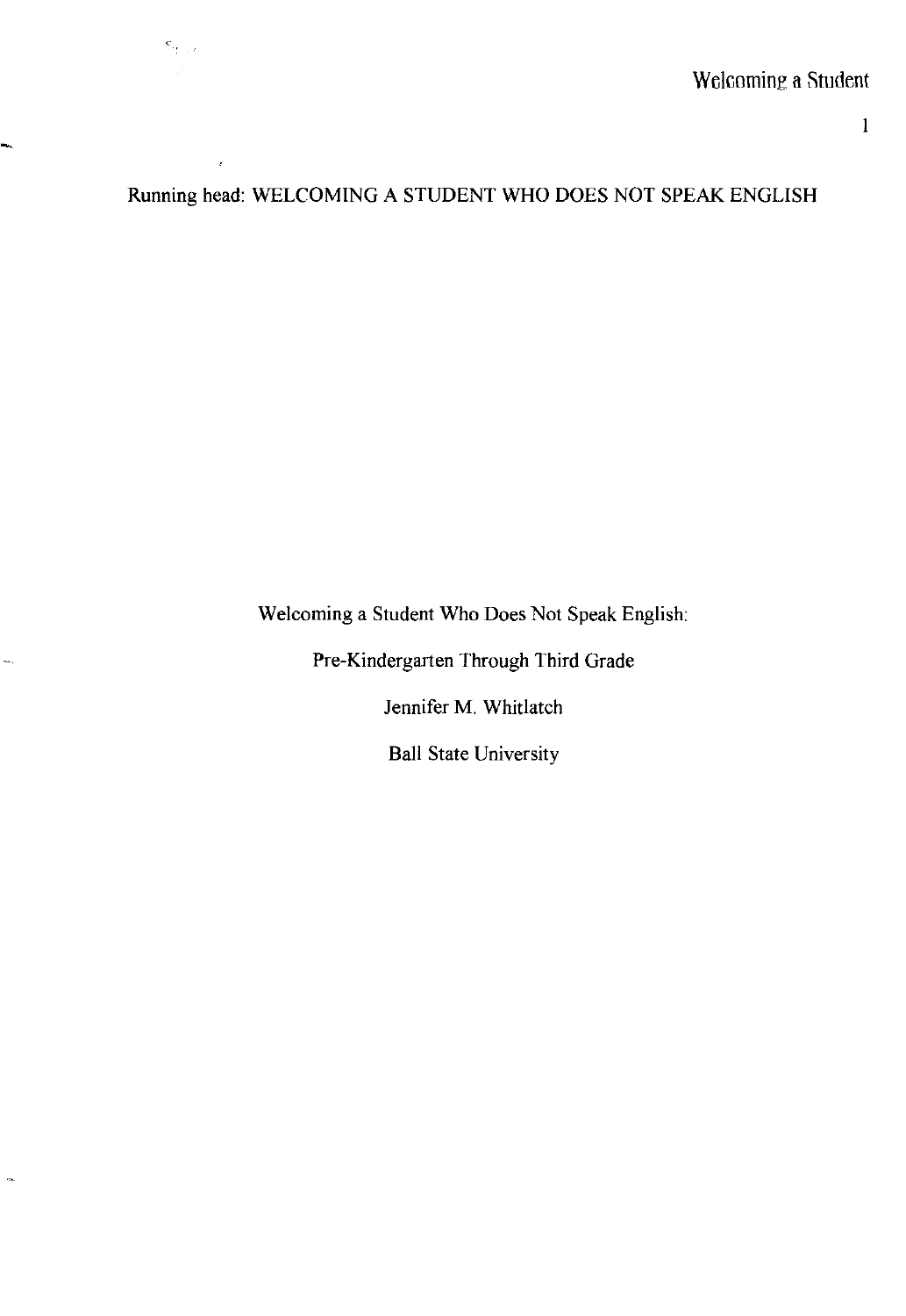#### Abstract

This document is a collection of general strategies and implications for the general education teacher with a student in her classroom who speaks English as a second language (ESL). With the number of ESL students continually on the rise, many teachers are finding themselves ill-prepared to teach these young children effectively. This thesis was designed to be a resource guide. Included are many practical strategies as well as contact information for various organizations that advocate for English language learners in the United States. The resource guide is an excellent starting point for teachers who wish to undertake more extensive research. The guide includes a definition of common terms, information about relevant legislation, reference to the ESL standards, general and continuing strategies for instruction, suggestions regarding assessment, and considerations for building partnerships between schools and ESL families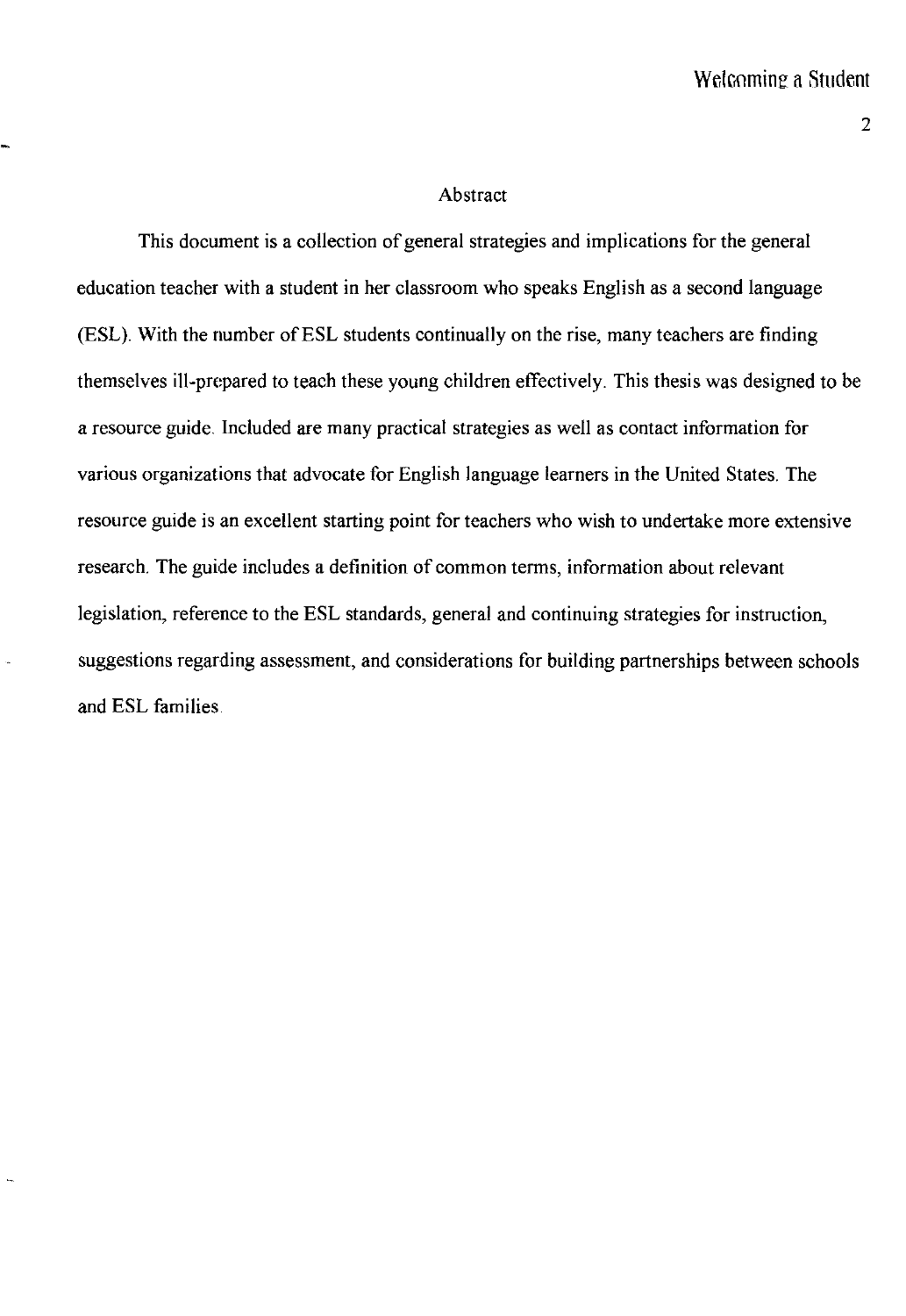#### Acknowledgments

I would like to sincerely thank Dr. Lynn Staley, my thesis advisor, for the role she has played in the completion of this work Her dedication and genuine concern for the well-being of all children has inspired me to continue the pursuit of knowledge that will allow me to serve all children effectively regardless of their needs. I owe her many thanks for encouraging me to take on a topic that was so unfamiliar to me at one time. I am confident that the journey to completing this project has made me a better teacher. Thank you, Dr. Staley, for your guidance and dedication in helping me make this project a significant learning experience in my undergraduate career!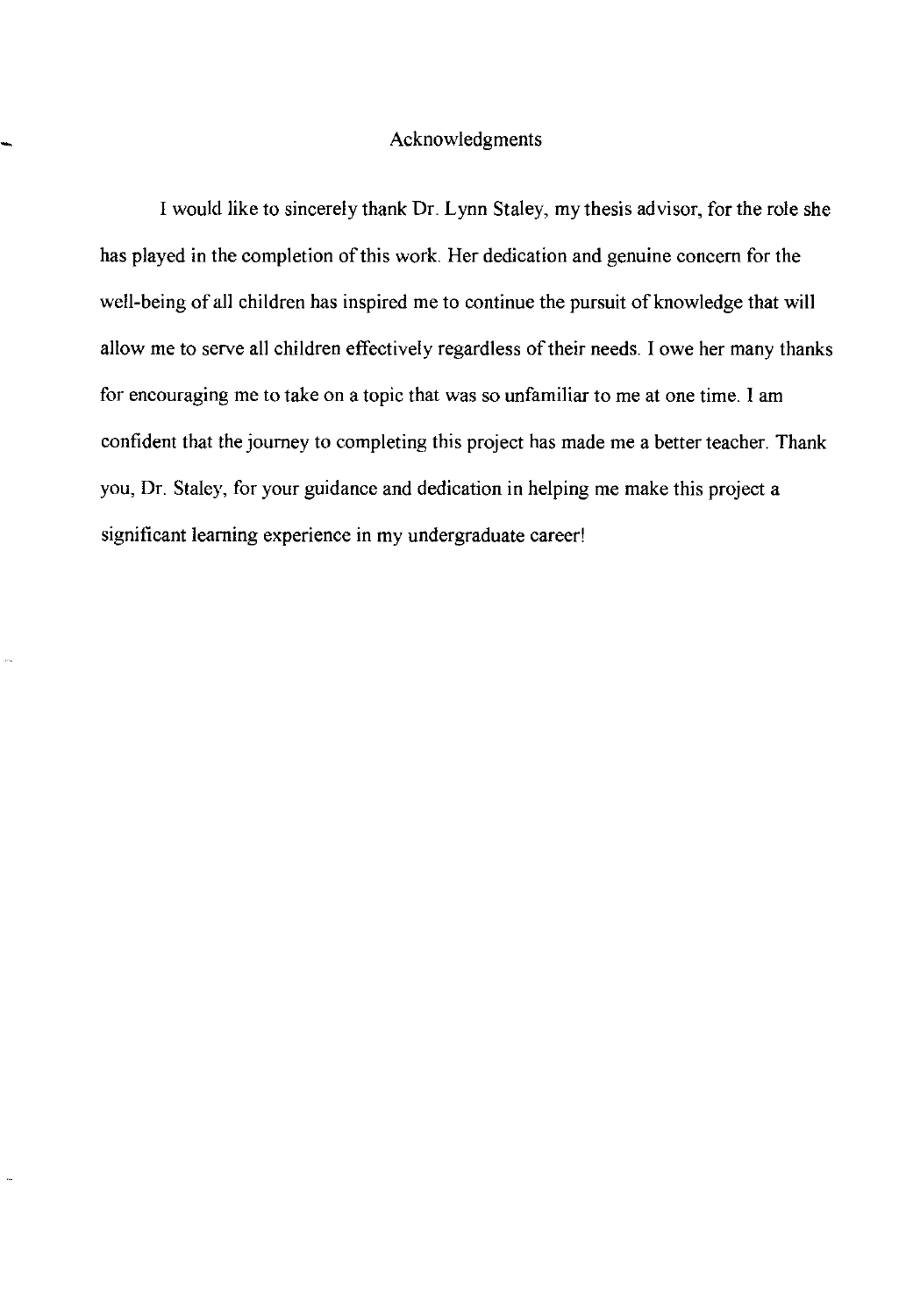## Welcoming a Student Who Does Not Speak English:

#### Pre-Kindergarten Through Third Grade

If you are like most mainstream primary teachers, you have received little or no training that focuses on the growing number of students who speak English as a second language. **If** you haven't already encountered students from this population in your classroom, it is likely that you will very soon. How do you effectively teach and communicate with a child who barely speaks English? General education primary teachers from all over the country are asking this question, many in a state of anxiety and panic. Students arrive in the classroom with no warning, and teachers are looking for fast solutions to the challenges that ensue. Although there are no fast solutions, there are specific strategies and resources that can help teachers get off to a good start with their new students.

The purpose of this document is to equip every primary teacher with basic information regarding the instruction of children who speak English as a second language. There is a great breadth of information available on the topic of ESL (English as a Second Language) instruction. However, the vast responsibilities of an elementary teacher allow for little time to research new information. This publication was created in order to help mainstream teachers sort through the plethora of information to find what is truly necessary and useful. This will serve as an excellent starting point that will direct you to credible sources. I commend you for your dedication--enjoy the challenge, and celebrate the individuality of your students!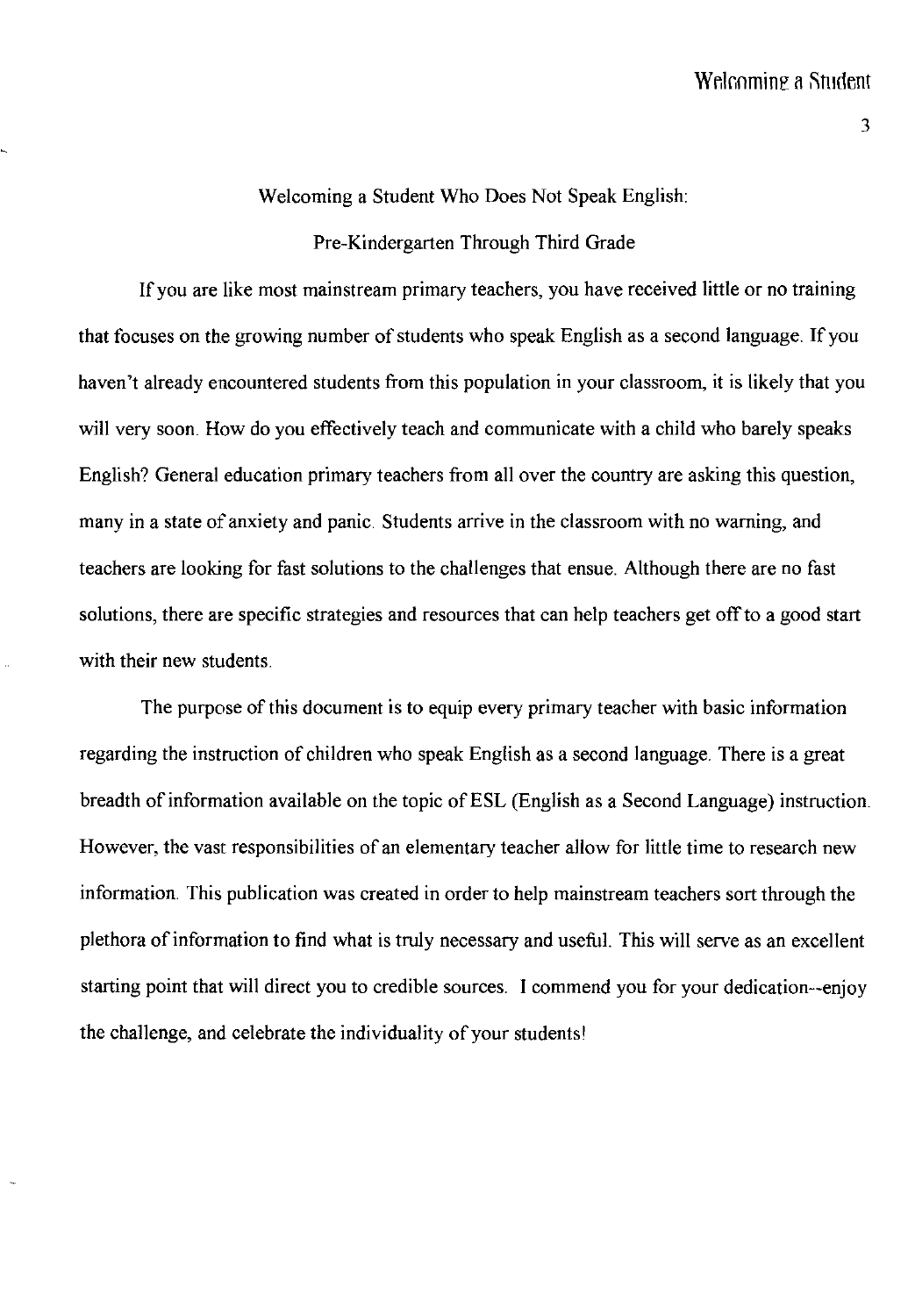#### Definition of Terms

A brief summary of some commonly used tenns will be helpful to you as you read articles, scan websites, and peruse books for the information you need. You will find that many abbreviated terms and phrases exist within the field of teaching second language learners. Keep this glossary at hand as a quick reference guide while you read. More advanced documents will often use tenns without providing explanation or description.

Affective filter-This is the barrier that exists when student anxiety is high. The filter lowers as anxiety lowers, allowing for learning to take place.

Bilingual education program-This literacy program encourages an introduction to subject matter in the student's primary language.

BICS (Basic Interpersonal Communication Skills)—These are the language skills that are required for an individual to communicate at the most basic level. Such skills are the first to be acquired and generally take one to three years to develop.

BINL (Basic Inventory of Natural Language) -- Used to determine a student's level of English mastery, this is a common oral language proficiency test.

CALP (Cognitive Academic Language Proficiency)  $- A$  student at this proficiency level has language skills that allow for academic comprehension and communication. Far more complex than basic interpersonal communication skills, academic language generally takes three to ten years to develop.

ELL--English language learner

ESL-- English as a second language

Immersion Program-- English language learners receive instruction from a bilingual teacher in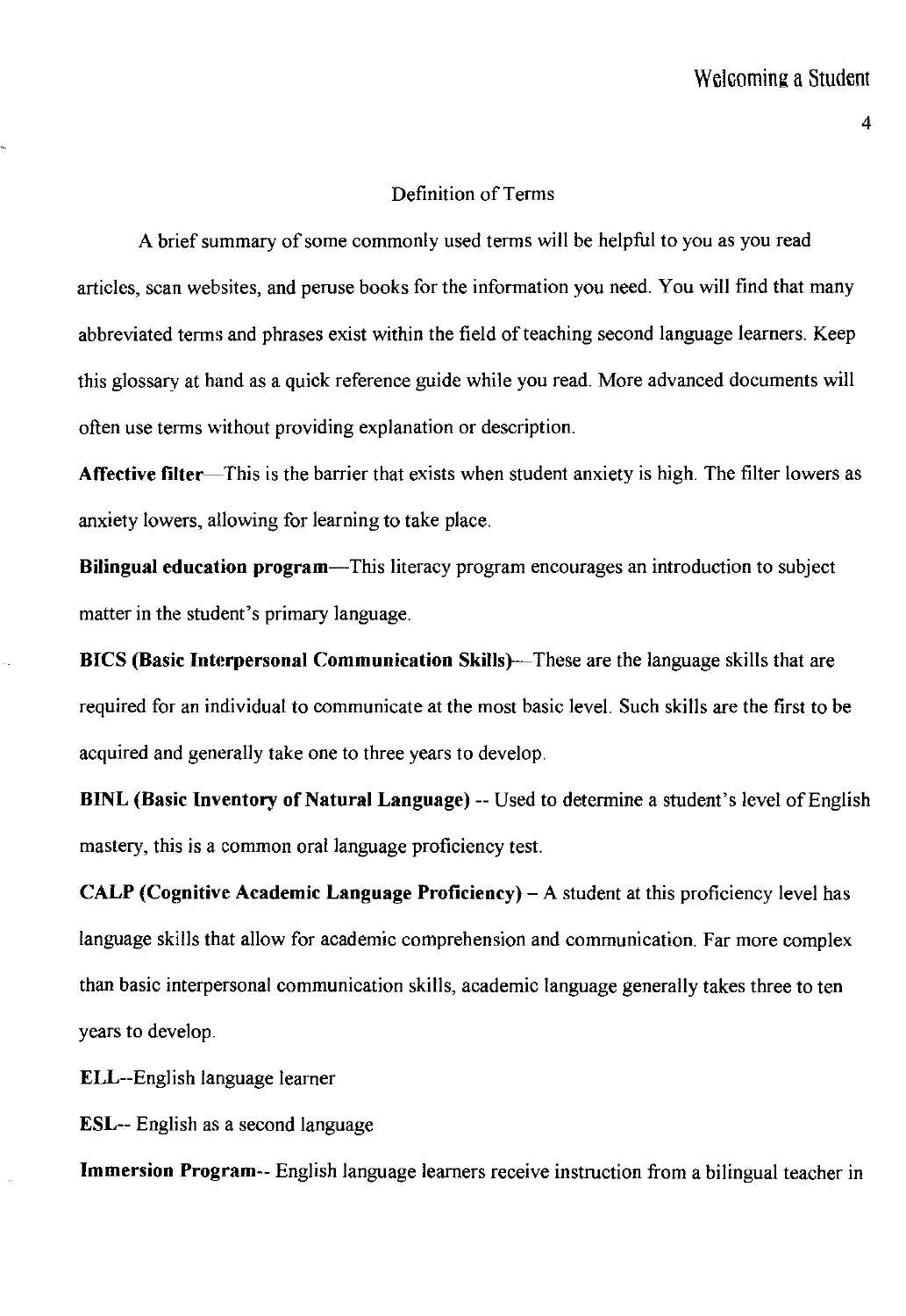English; however, questions may be addressed in the student's primary language. The student also receives language arts instruction in his/her primary language.

FEP--Fluent or fully English proficient

LAS (Language Assessment Scales) – This oral language proficiency test is used to determine a student's level of English mastery.

**LEP--** Limited English proficient

**Maintenance Program** — This bilingual program provides English language instruction while continuing development of the student's primary language.

**NEP--** Non-English proficient

**Transitional Program or Early Exit Program--** Used to facilitate a more timely transition from the ESL classroom to the English-only classroom, students receive maintenance content area instruction in their primary language as needed while receiving English language instruction.

**Two-Way Program--** English-speaking students receive instruction in a secondary language while English language learners receive instruction in English. The goal is for the entire student population to become bilingual and biliterate.

## **Standards**

The use of state and nation-wide standards in the United States educational system has become an essential tool for curriculum design and accountability. The educational standards are meant to be focused on all students in the educational system. However, many of the standards do not reflect the special needs that ELLs may have. To aid administrators and educators in the process of providing quality educations for these students, Teachers of English to Speakers of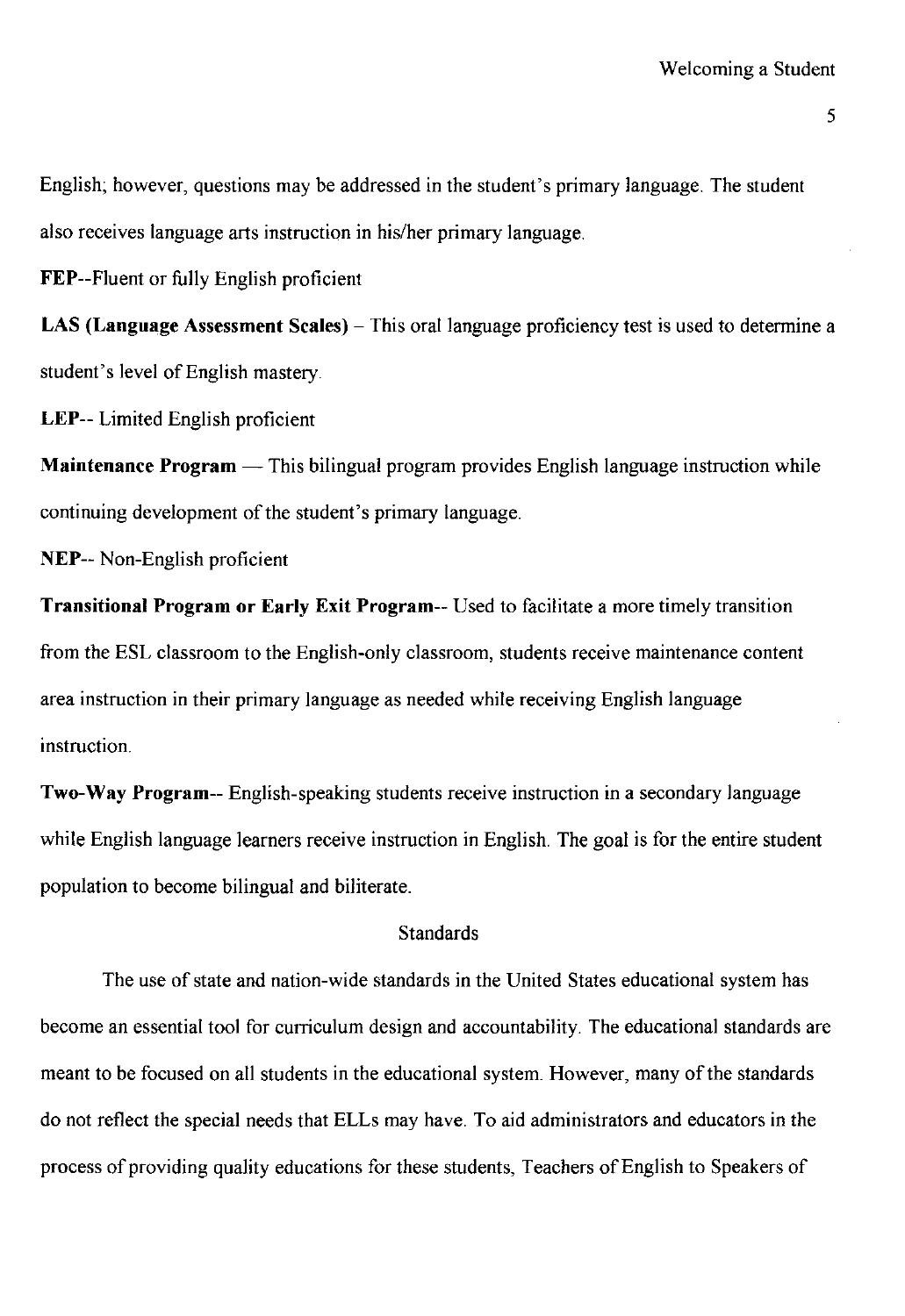Other Languages, Inc. (TESOL) published a set of ESL standards for grades K-12 in 1997. The standards are organized under three educational goals: (a) to use English to communicate in social settings, (b) to use English to achieve academically in all content areas, and (c) to use English in socially and culturally appropriate ways (Short, 2000). The ESL standards can be downloaded from the Internet by accessing the following web address:

http://www.tesol.org/assoc/k12standards. In addition, TESOL published a collection of articles entitled *Integrating the ESL Standards into Classroom Practice: Grades pre-K - 12 (Smallwood,* 2000). This would be a very practical resource for any classroom teacher.

#### Legislation

When servicing an English language leamer, it is important that we have a basic understanding of some key elements in ESL education. One of these elements is the need to be aware of government legislation regarding students who are learning English as a second language. Maintaining awareness in this area will insure that you are meeting the necessary requirements of instruction, and it will also provide a knowledge-base concerning student's rights. The following is a brief description of the court cases and legislation that are important for you to know.

## *Title VI of the Civil Rights Act of 1964*

This legislation prohibits discrimination on the grounds of race, color, or national origin. "The Title VI regulatory requirements have been interpreted to prohibit denial of equal access to education because of a language minority student's limited proficiency in English," (U.S. Dept. of Education, 2002).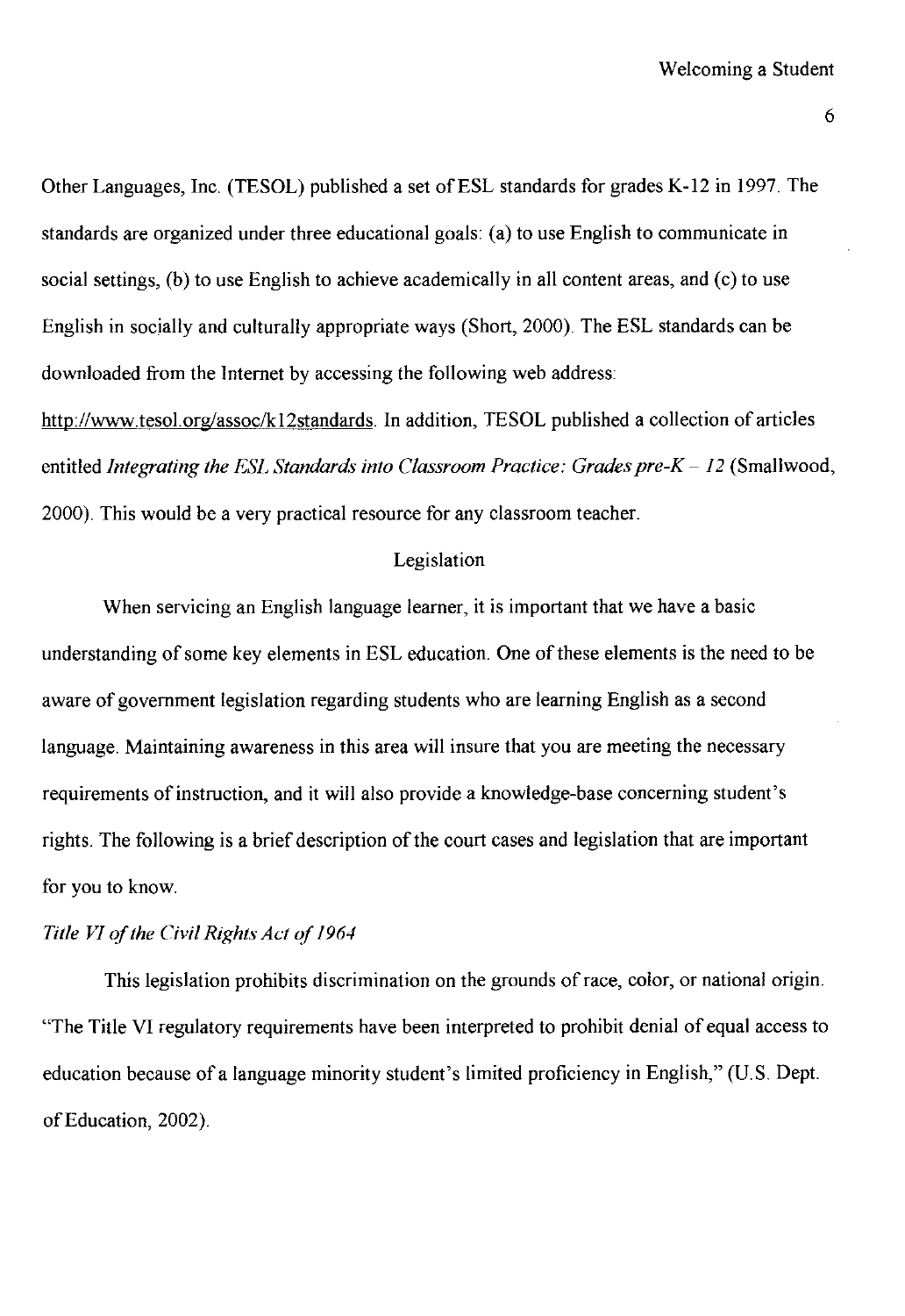## *Bilingual Education Act (1968)*

Also known as Title VII of the Elementary and Secondary Education Act (ESEA), this legislation initiated federal policy that would assist ESL education through funding to provide services, professional development, and research. The Bilingual Education Act was rewritten in 1994 as part of the Improving America's Schools Act. The revised legislation changed eligibility requirements for services under Title I to increase eligibility for ESL students to receive services (US. Department of Education, 2002).

#### *May* 25 *Memorandum (May* 25, */970)*

The U.S. Department of Health, Education, and Welfare issued a statement of clarification regarding the rights of students. "Where inability to speak and understand the English language excludes national-origin-minority group children from effective participation in the educational program offered by a school district, the district must take affirmative steps to rectify the language deficiency in order to open the instructional program to the students," (U.S. Department of Education, 2002).

#### *Equal Education Opportunity Act (/974)*

This prohibits states from failing to provide equal educational opportunity to any student with regard to his race, color, sex, or national origin. The act specifically prohibits states from failing to provide appropriate opportunities for students to overcome language barriers that may affect students' rights to equal education in an instructional program (US. Department of Education, 2002).

## *Lau versus Nichols (1974)*

This was a. suit brought on by the parents of non-English speaking Chinese students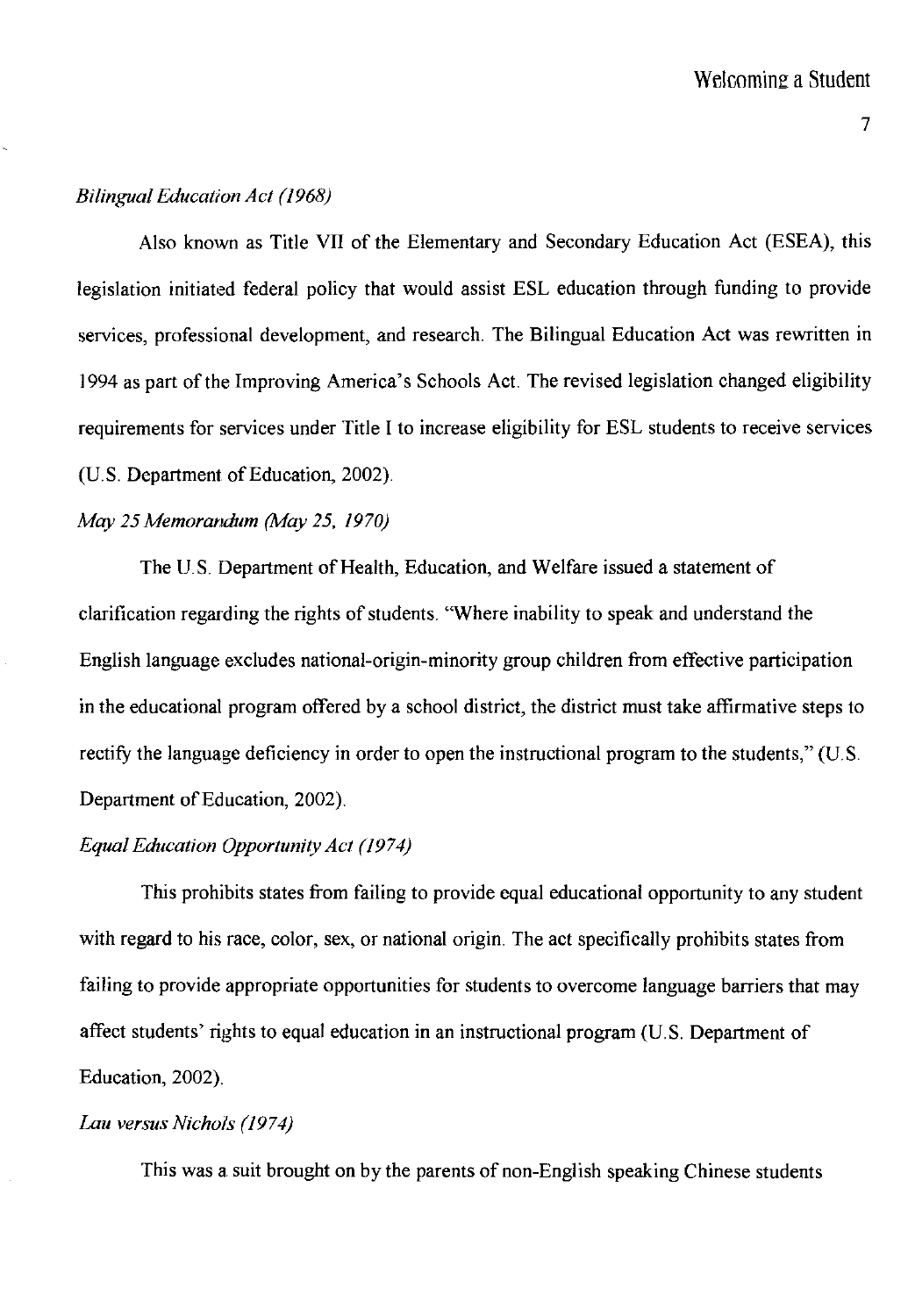against the San Francisco Unified School District where the Supreme Court ruled that students receiving identical education were not necessarily receiving equal education as required by the Civil Rights Act of 1964. The court ruling stated that the school district must take steps to diminish the educational barriers that were present for non-English speaking Chinese students in the area (U.S. Department of Education, 2002)

## *Castaneda versus Pickard (1981)*

This case led to the development of a test that would evaluate school programs for ELL students. The test evaluates school programs based on the following criteria: (a) The program is based on sound educational theory and instructional strategy. (b) The program uses the necessary resources and personnel. (c) The school evaluates its program and makes changes according to the findings (U.S. Department of Education, 2002).

#### *Plyer versus Doe (1982)*

Plyer versus Doe was the U.S. Supreme Court decision that stated undocumented children and adults have the right to enroll in public school programs, as do U. S. citizens. Schools cannot refuse enrollment to any child based on immigration status. School personnel may not inquire in a way that could expose a child's status (NABE, 2002).

*English Language Acquisition, Language Enhancement, and Academic Achievement Act (2002)* 

As part of the No Child Left Behind Act, this section reauthorized the Bilingual Education Act of 1968. Changes were made regarding the formula for school funding, parental rights, testing to measure student need for services, and accountability (NABE, 2002).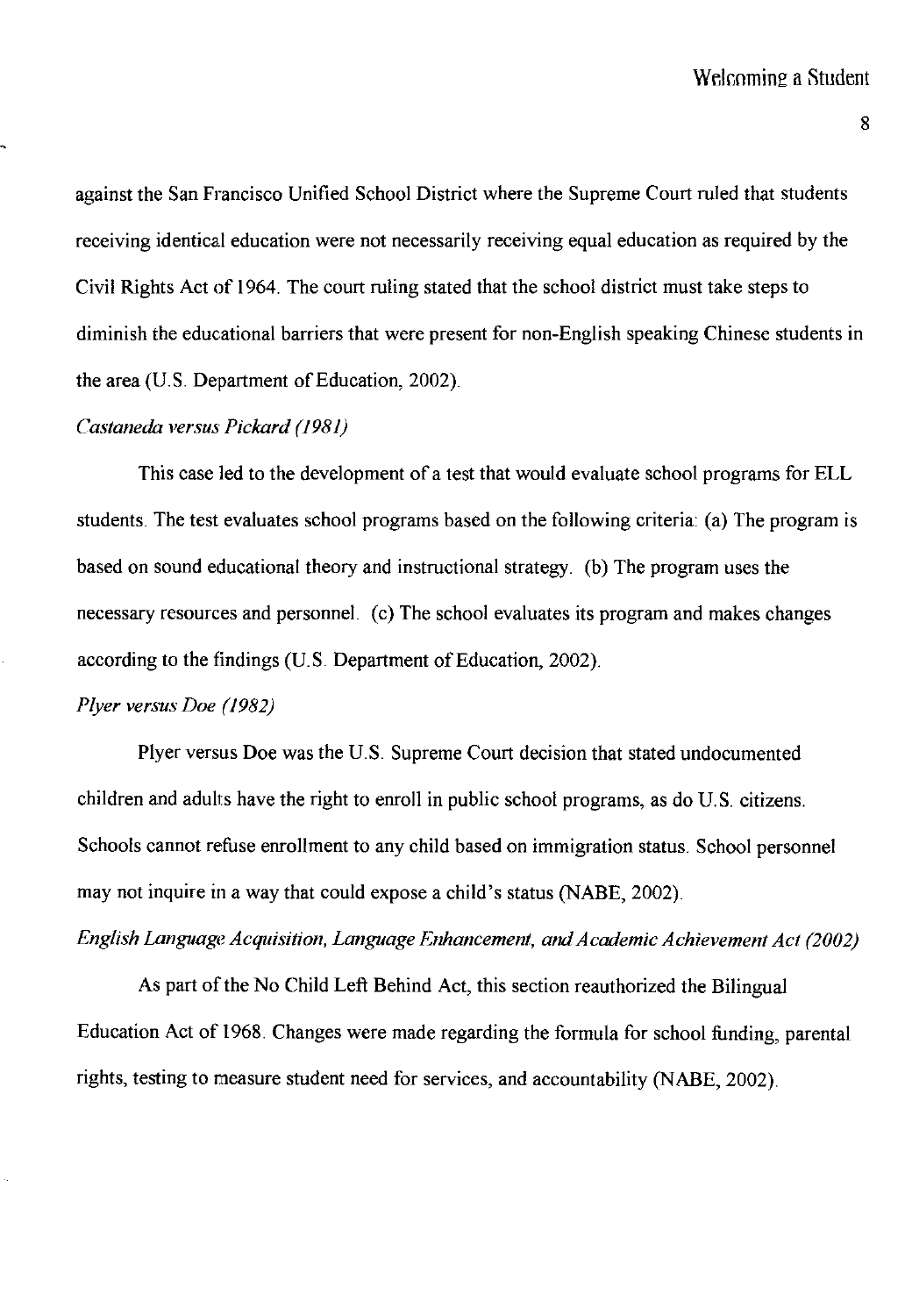National organizations concerned with bilingual education are the best resources for updated information regarding current legislation. Because of the updates and changes that occur steadily in legislation, the internet may be the best resource available. Most organizations update their sites very regularly. The following groups should be especially helpful to you.

## **National Association for Bilingual Education (NABE)**

Website: www.nabe.org Phone: (202) 898-1829 Address: 1030 15th St., NW Suite 470 Washington, DC 20005

# **National Clearinghouse for English Language Acquisition (NCELA)**

(formerly the National Clearinghouse for Bilingual Education; NCBE) Website: www.ncbe.gwu.edu Phone: (800) 321-6223 Address: 2121 K. Street NW, Suite 260 Washington, DC 20037

## **U.S. Department of Education Office for Civil Rights Programs for English Language**

## **Learners**

Website: www.ed.gov/offices/OCR/ELL Phone: (800) USA-LEARN Address: US Department of Education 400 Maryland Ave., SW Washington, DC 20202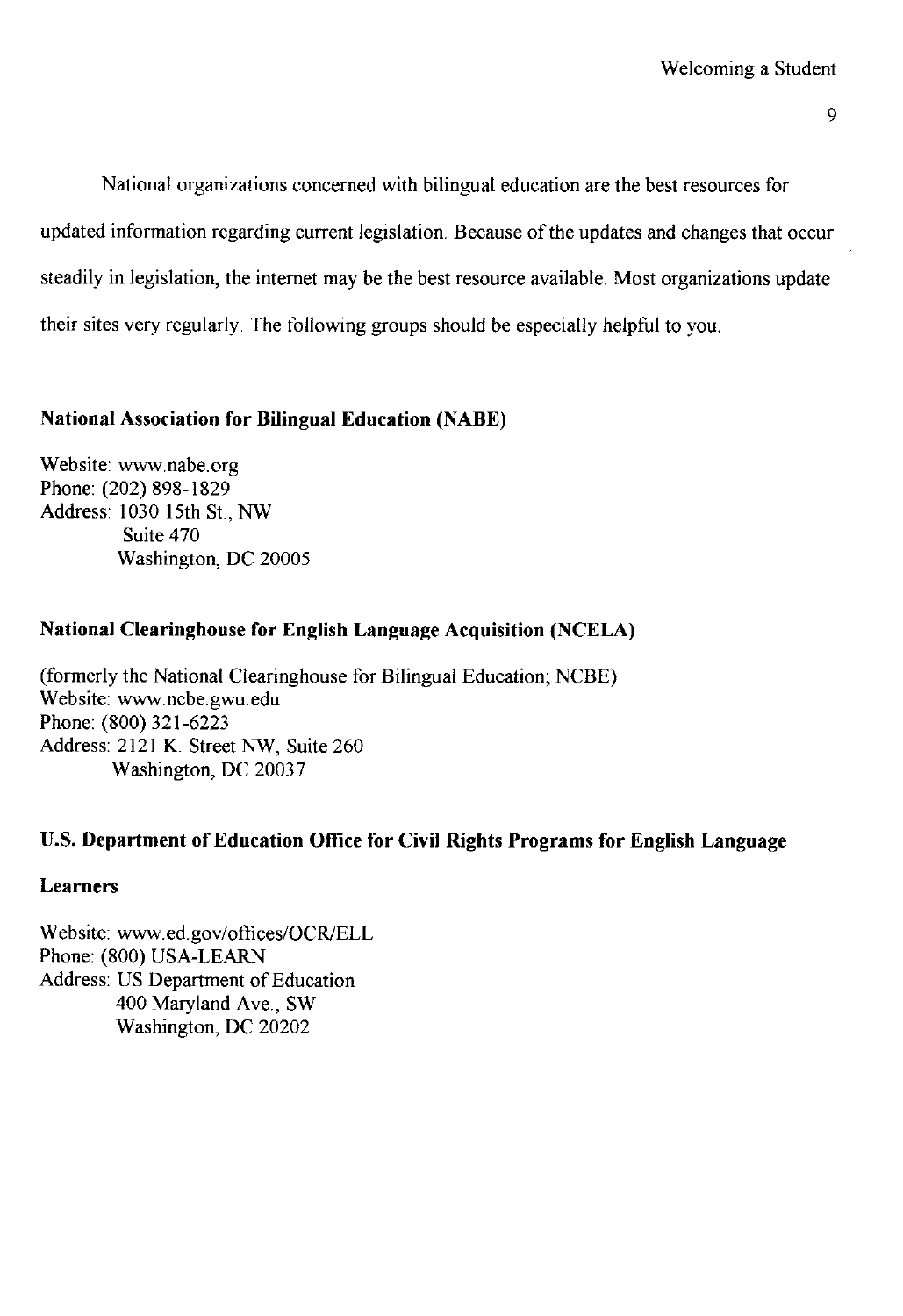## General Guidelines for the Teacher

The first day a new student walks into your classroom can be cause for anxiety if the student is an English language learner. Unfortunately, the student is often more nervous and uncomfortable than anyone. Keep in mind that the most important and immediate goal should be to make the student and his/her parents feel comfortable and included in the classroom and school environment. This is the essential foundation on which instruction and communication must be built. Implementing some basic strategies will aid you and your student in a smoother transitional period. It is important to note that although the following strategies are specifically implied for ESL students, their use in the classroom will be beneficial to all students. Please keep these strategies in mind during the first few weeks your ESL student is present in the classroom.

**1. Find out important information about the student's cultural, linguistic, and family background that will be helpful in serving the child.** Designing a written survey is a good start. Parents may prefer written communication at first because it allows for time to process information and ask for help translating if needed. Sample surveys can be found in a very helpful publication by ESCORT titled, *Help' They Don't Speak English Starter Kitfor Primary Teachers* (1998). This workbook may be obtained free of charge by calling 1-800-451- 8058.

**2. Learn essential communication words in your student's first langnage.** Learn correct pronunciation for words such as bathroom, yes, no, hello, goodbye, please, thank you, help, teacher, student, etc. Translation websites will be helpful in obtaining words and phrases in you student's primary language. *The Translation Place* will lead you to a collection of translation wehsites and can be accessed at the following web address: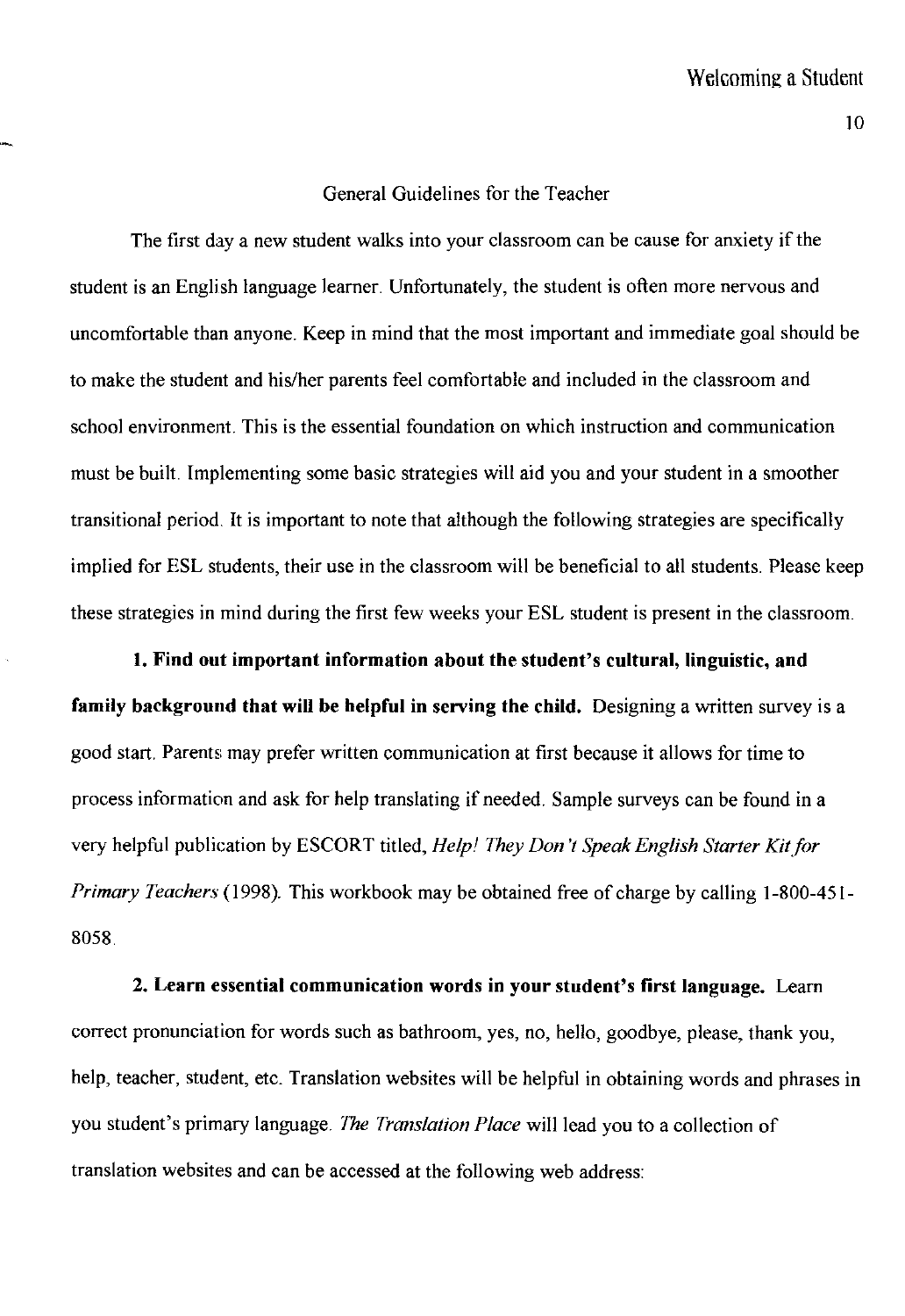II

http://expage.com/4translation. Allow the student to speak in his/her home language if it makes the student more comfortable.

## 3. Use games and activities that will include the student in a non-threatening

manner. Nonverbal activities allow the student to blend in with other classmates. The use of puzzles, pattern games, and other visually oriented activities are particularly useful. Stress to other students that different cultures and languages are to be valued. If the student is comfortable, allow him/her to share his/her home language with the class.

4. Develop a quiet place in the classroom that the student can go to have time alone. As you can imagine, a room full of foreign speakers can be overwhelming for a young child. Allow the student a space where he/she can be surrounded by comforting objects or pictures of familiarity (Tabors, 1998). Include children's literature printed in the child's primary language in this area.

5. Use visual and hands-on resources to clarify verbal communication. Demonstrate instructions step-by-step. Use pictures, graphs, and videos. Implement behavior plans with a tangible reward system.

6. Use as much routine as possible. This will make the student feel more comfortable in the classroom, and it will reduce the need for constant explanation of activities. In addition, routine activities will help the child to integrate into the classroom (Tabors, 1998).

7. Invite the student's parents to be involved and present in their child's education. Learning about the student's culture and ethnicity will be particularly helpful in this area (Holman, 1997). Insure that parents know they are a valued component of their child's educational experience. Form a partnership with them.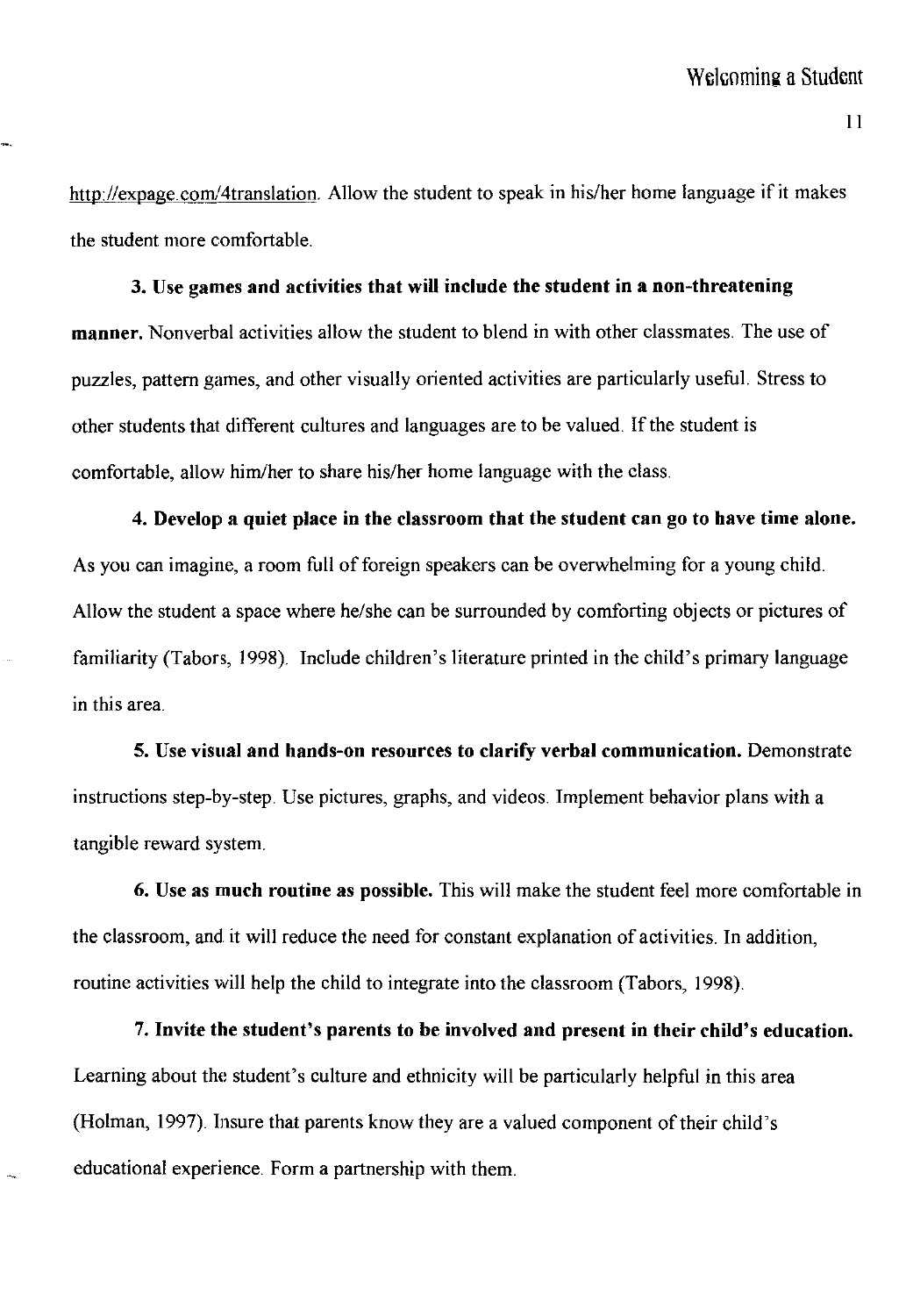8. Use step-by-step instructions, and repeat main ideas often. Repetition gives the ESL student time to process, and it reinforces his/her understanding.

9. Allow the child to be silent if he/she chooses to do so. Non-English-speaking students will either choose to speak in their native language or they will not speak at all. Allow time for the student to adjust to his/her new environment without forcing participation in verbal communication (Tabors, 1997). Although the student may have a significant level of listening comprehension, he/she may not be comfortable speaking. It is essential to lower the student's affective filter.

10. If possible, use an assessment tool to evaluate English proficiency. This will give you a clearer understanding of the student's level of English comprehension. Oral language tests are listed under assessment.

## Continuing Strategies

As a teacher who undoubtedly has limitations regarding time and resources available, one of the most valuable ways for you to spend your time is to compile instructional strategies If you use reputable sources., recommended strategies will be practical and helpful to you regardless of your ESL knowledge base. Keep in mind that any strategy recommended for an English Language Learner will also be beneficial to your English-speaking students. In their book, *Literature-Based Instruction with English Language Learners,* Hadaway, Vardell, and Young suggested that teachers keep in mind four basic principles of language acquisition when implementing instructional strategies: (a) Focus on the ability to communicate. (b) Remember that comprehension precedes production (speaking). (c) Production emerges in stages. (d) Lower the affective filter of students (2002).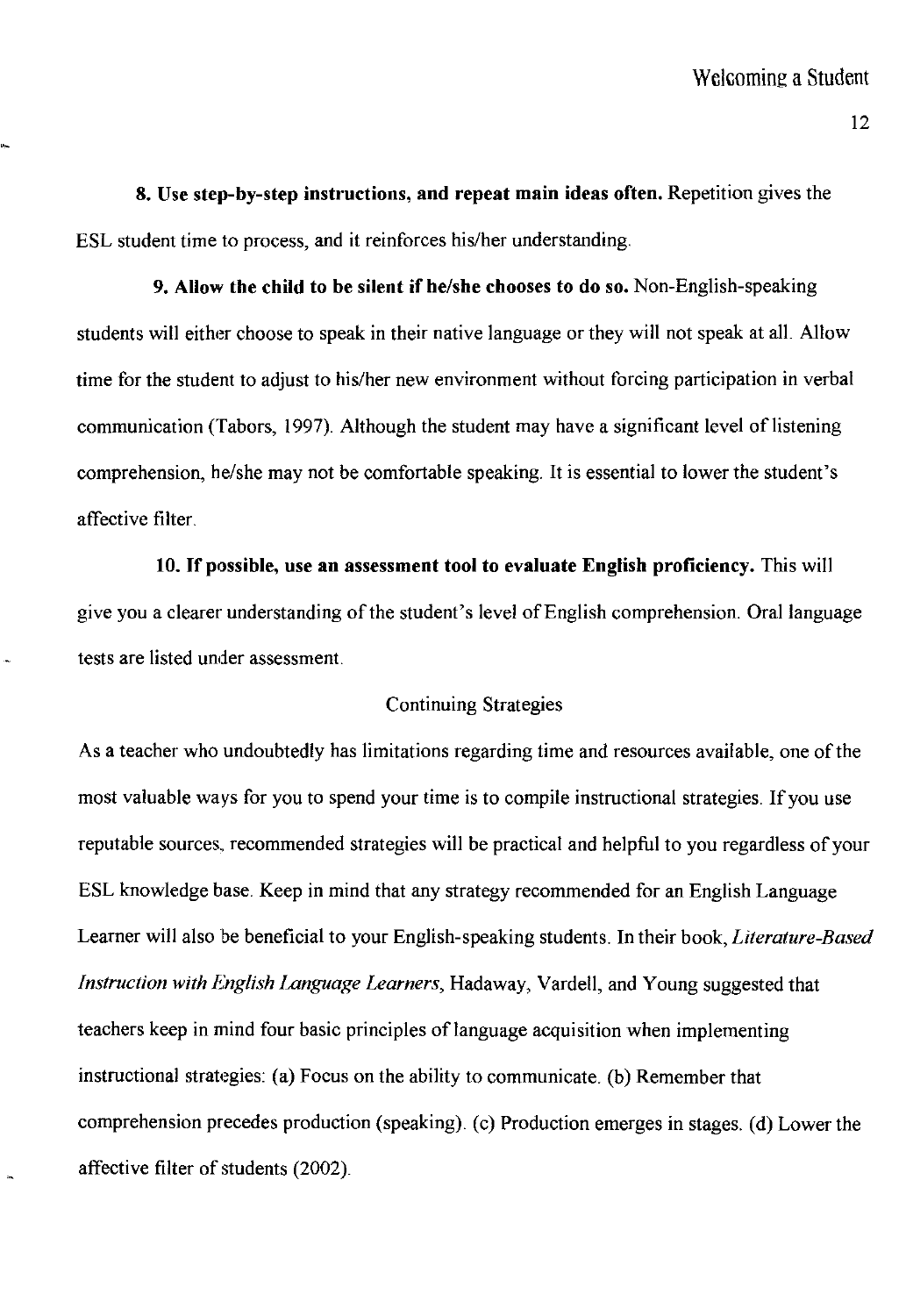There are innumerable strategies available for you to try in your classroom. Books, articles, and seminars abound with regard to every content area and grade level. As a result, the strategies listed here are very general and should serve simply as a starting point for your research. Please take advantage of the resources suggested in this document. They are sure to provide fruitful results.

#### *Learning Strategies and Study Skills*

Use direct instruction to teach English language learners how to learn. Teach how to identify main ideas and how to record important information. Help students recognize important information by using hand signals/gestures, writing on the chalkboard, and so on. Provide outlines and study guides of material at least one day prior to the lesson so students can prepare ahead of time if they choose. This can be done with pictures and minimal wording, even with very young children. More specific strategies are found in Judie Haynes's brief article, *Study Skills for ELLs* (2001).

## *Language Simplicity, Not Content Simplicity (Haynes* & 0 *'Loughlin, 2002)*

English language learners are just as capable of learning concepts, and it is important that teachers maintain high expectations for the content to be mastered. Instead of lowering the content level, focus on using lower level language to explain that content. Minimize peripheral information and use sentences that are as simplified as possible. Use simplified questioning strategies as well. Break down complex questions, allow one-word responses, and ask simple yes/no questions. If possible, allow the student to prepare a response in advance, and provide ample wait time.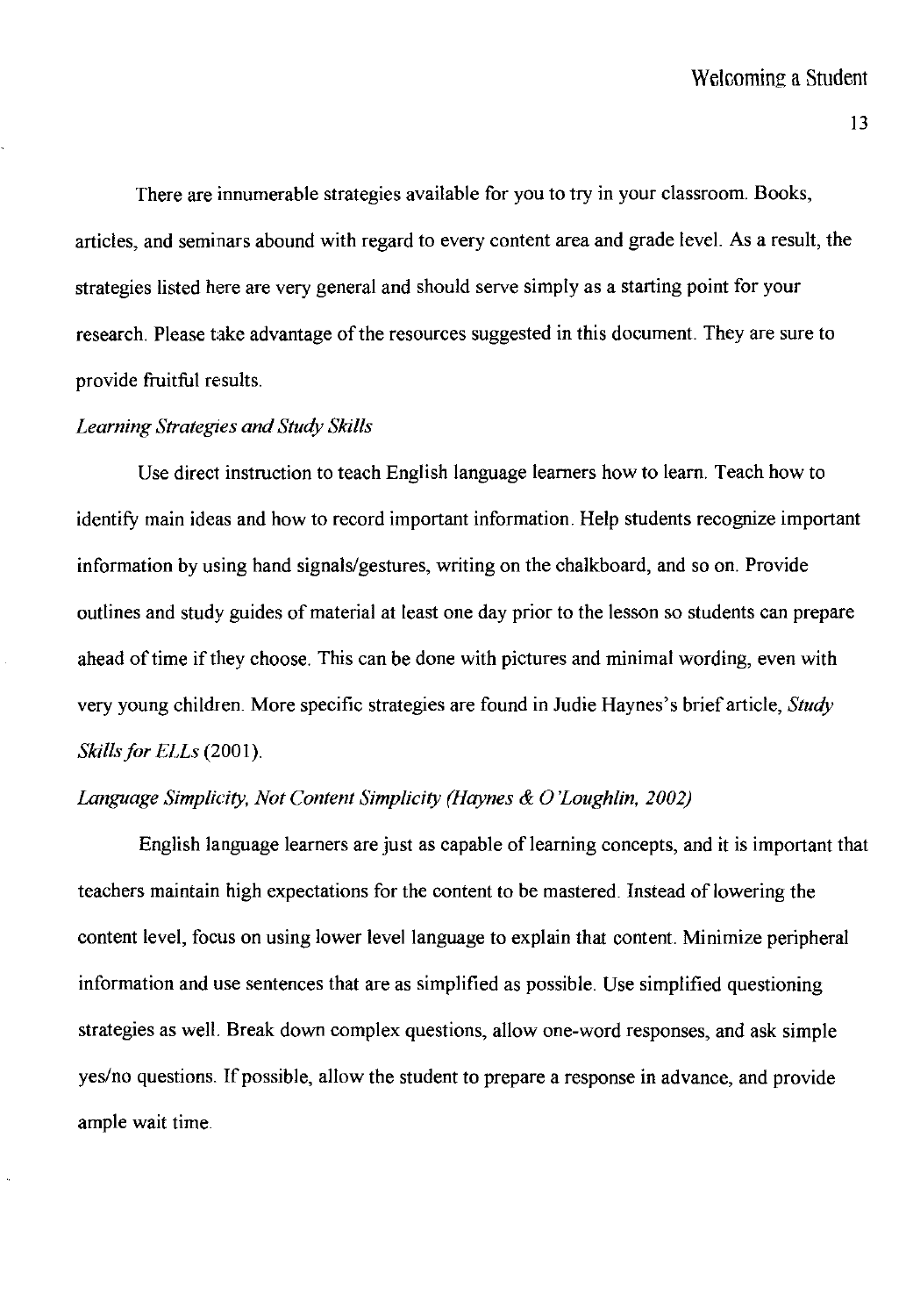## *Total Physical Response (TPR)*

Designed in the 1960s by Dr. James Asher, **TPR** involves teacher modeling in addition to simultaneous vocabulary instruction. For example, while teaching the word, "baseball," a teacher might pretend to swing a baseball bat. Students imitate the teacher's speech and actions, establishing associations between language and action that will aid in more rapid vocabulary acquisition. This strategy can be used to teach phrases and commands as well. The language introduced by this strategy is easily comprehensible, and students can begin learning before actually producing their own language (Marsh, 2002). Simply acting out directions, procedures, and other routine behaviors will help English language learners tremendously. Similarly, roleplaying and other creative forms of "invented" sign language can be helpful.

## *Dialogue Journals*

When using dialogue journals, students write or draw about a subject of their choosing, and the teacher responds with questions or comments. This strategy is helpful to English language learners because it allows a safe environment for students to test their language skills without fear of failure. Not only does the journal provide essential writing practice, but it also allows the student an outlet to voice needs or concerns privately. While oral interaction can cause anxiety for students, writing provides the time students need to process and comprehend responses. When using dialogue journals, do not grade or correct the student's writing. Modeling correct usage and grammar in your responses is more appropriate (Brisk & Harrington, 2000). *Process Writing* 

Any step-by-step approach is helpful, but this is especially important when teaching writing. Teach your English language learners the steps of process writing: prewriting, drafting,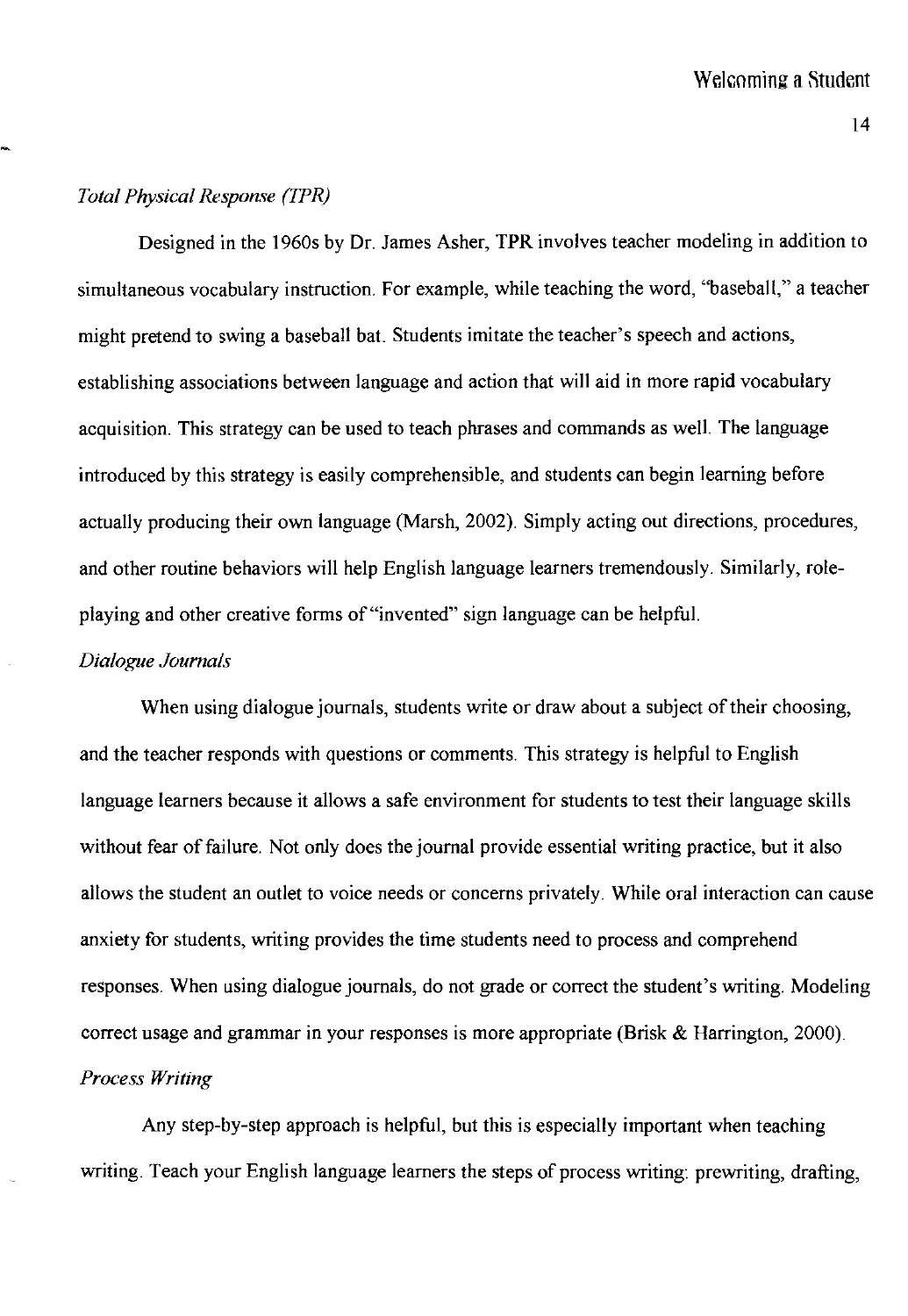revising, editing, and publishing. Breaking down such a complex task as writing into manageable steps gives students the confidence they need to keep trying, and it also fosters personal relationships with peers as the students read and respond to each other's writing. Step-by-step approaches offer English language learners the structure and routine that they thrive on (Brisk  $\&$ Harrington, 2000).

#### *Cooperative Learning*

There are many forms of cooperative learning available for experimentation in your classroom. One of the main advantages to these strategies is the peer interaction that takes place between the students in your classroom. English language learners get an up-close view at how other students organize information and communicate ideas. In addition, students build personal relationships with one another through this interaction (Schall, 2002). One of the biggest complaints among English language learners is that they feel left out or lonely. The Jigsaw approach is one of the most widely suggested cooperative learning strategies for second language learners.

### *Graphic Organizers*

Story maps, Venn diagrams, semantic mapping, and other organizational techniques help English language learners a great deal. Not only is information consolidated into key points, but it is also arranged in a way that fosters comprehension. Particularly helpful with young children, graphic organizers help access prior knowledge and develop vocabulary (Brisk & Harrington, 2000). **In** addition, they help to communicate relationships between words and ideas that may be difficult to articulate to young children in a way they understand.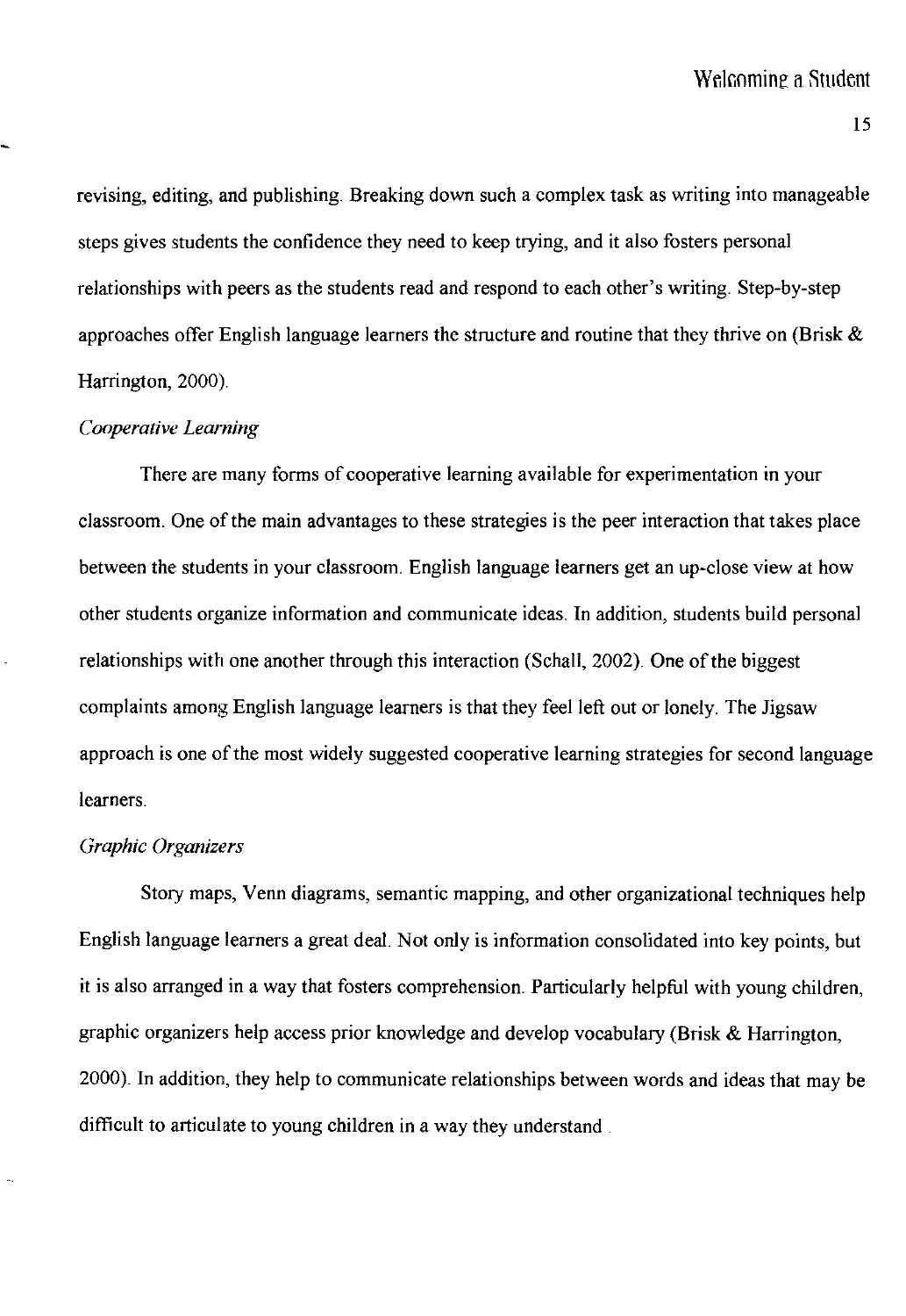## *Language Experience Approach (LEA)*

The key to this strategy is the fact that students are learning through experiences that are meaningful, relevant, and interesting to them. When using LEA, teachers record a story as dictated by the student. This approach is most effective when the student communicates a personal experience from an event such as a party or field trip. The teacher then reads the story to the student, and the student is encouraged to share the story with others. Many opportunities for instruction stem from these stories, and the student can revise and rewrite as his/her skill level increases. Again, the difference between using personal stories instead of other written material is the personal interest the student has invested in the experience (ESCORT, 1998). *Visuals' Vi5uals' Visuals'* 

The importance of using visual and hands-on materials cannot be stressed enough. These resources help retain the interest of all students and are extremely valuable. An English language learner is bound to become confused and disoriented in a mainstream classroom at times. Visuals and manipulatives will serve as tools to redirect students back to a satisfactory level of understanding. A visual aid or demonstration helps fill in the gaps that are left by the student's inability to comprehend all language spoken in the classroom. Examples of visuals include but are not limited to science experiments, math manipulatives, maps, charts, models, pictures, and videos.

#### **Adaptation of Materials**

Although it will not be possible to make adaptations to all the materials you use in your classroom, some changes will need to be made. When adapting materials for an English language learner, consider word order, simplicity of vocabulary, length of text, and complexity of verb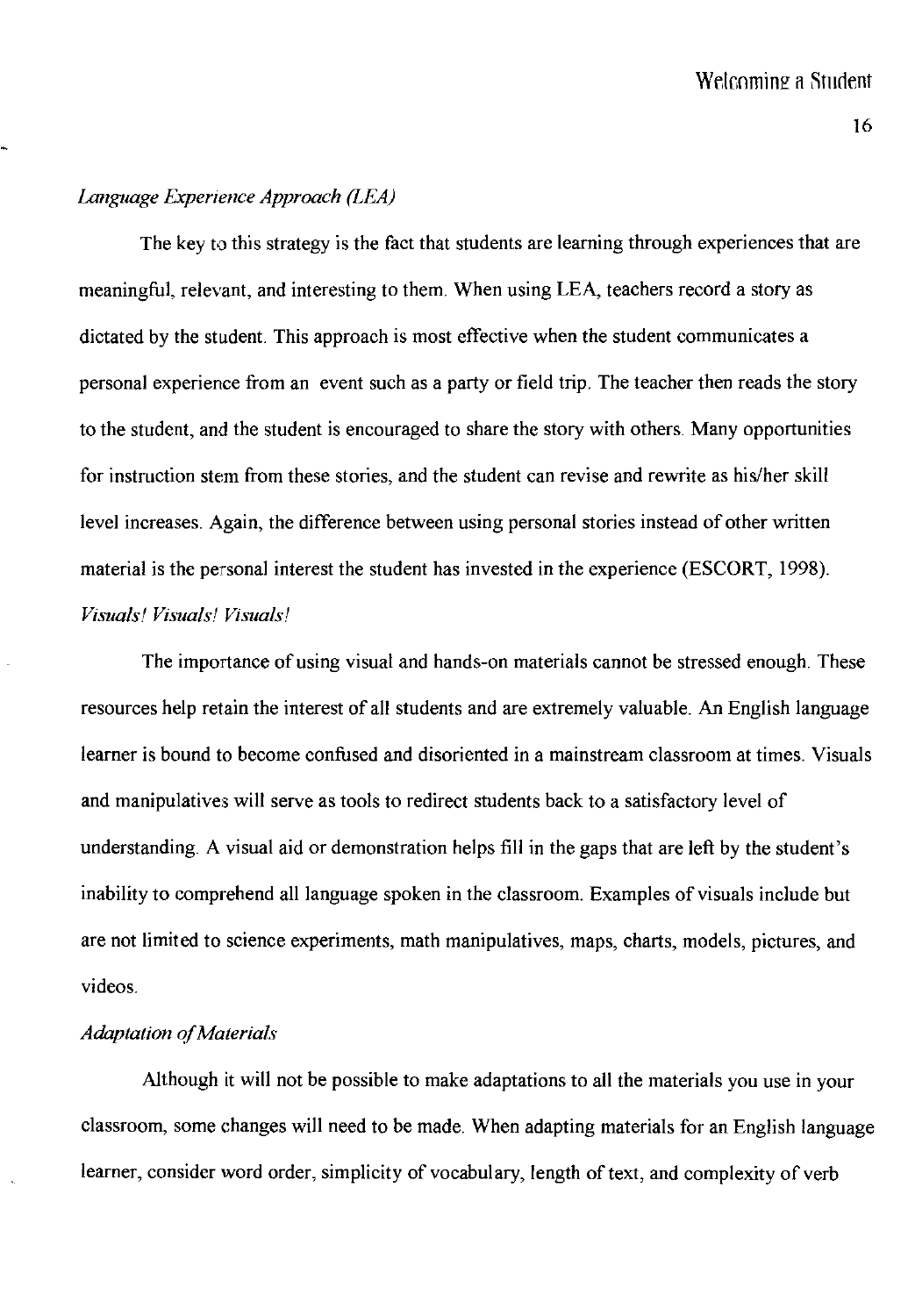tense (ESCORT, 1998). It may be necessary to reduce the amount of material the child is required to read. *The* best way to adapt material is not to rewrite it, but to simply make helpful additions or deletions. Copy the text being read, and write in synonyms, brief explanations, and simplified sentences. At first, it will be helpful to highlight or underline topic sentences and main ideas.

#### Assessment

Already a hot topic in education today, it isn't hard to believe that there is a plethora of new approaches to ESL assessment. Most sources say that the most effective form of assessment is that which is woven into instructional activities. *This* form of assessment, commonly referred to as authentic assessment, will likely bring more reliable and valid results than any "pencil and paper" test you create. It is essential that assessment strategies allow the student freedom to communicate knowledge without the limitations that limited English proficiency can place on the outcome. Fair assessment takes place only when the student understands the criterion for success. Communicating regularly with your student's ESL instructor will help you gain valuable insight into the child's development and will serve as a resource for information on effective assessment strategies. The following tools discussed in this section are general starting points for designing your assessment techniques. Use the listed resources to find more information about any of these strategies.

#### *Self-assessment*

Particularly with ELL students, children are more aware than anyone of their own level of comprehension and mastery. Teachers must be careful to weigh self-assessment against more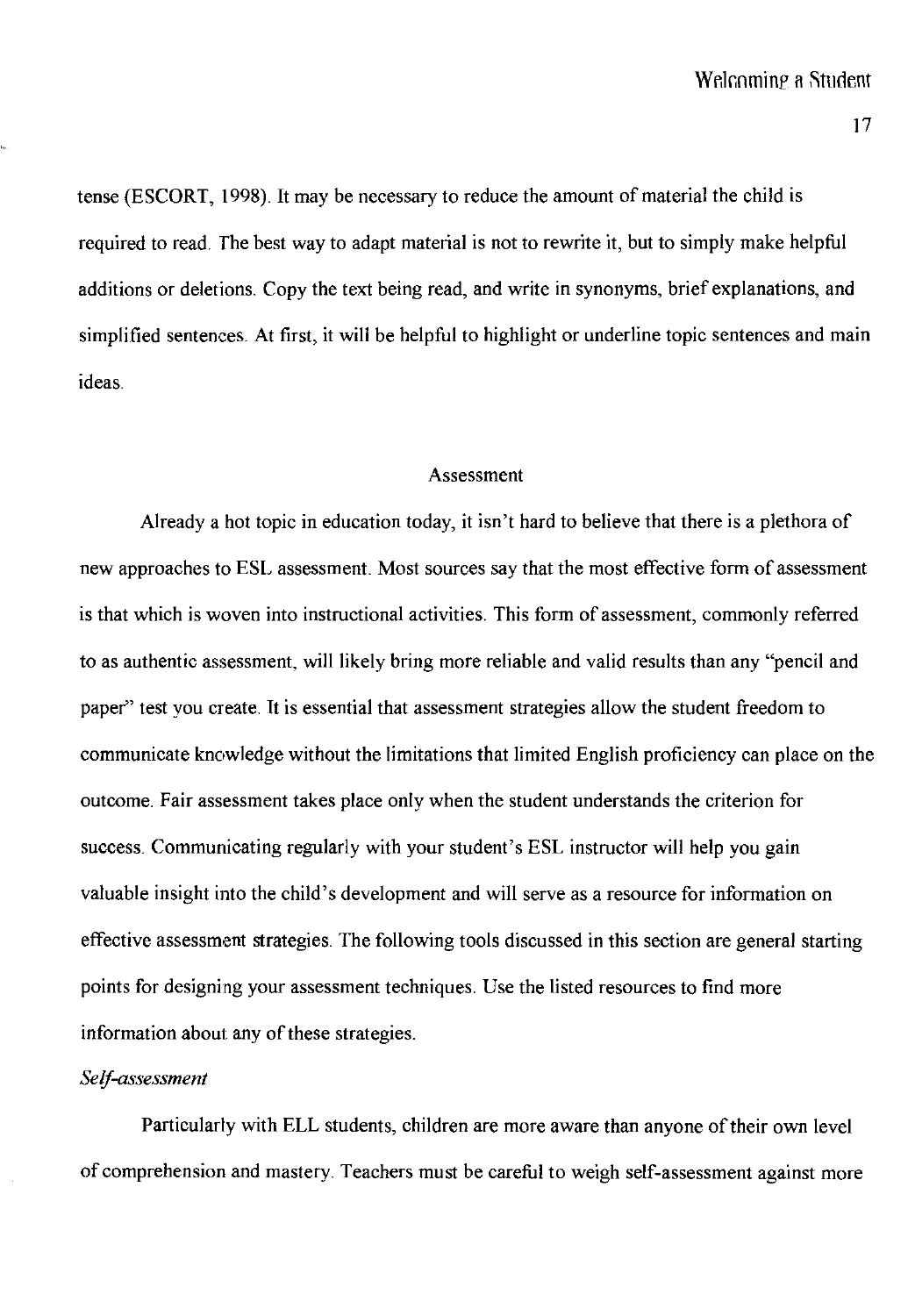tangible evidence for achievement, but it is a tool that can be invaluable in determining the next step for instruction. Asking a child about his/her strengths and weaknesses is a simple strategy that may save you from hours of preparation for much more complex testing methods. A helpful guide to learning more about ESL self-assessment is 0' Malley and Pierce's book, *Authentic*  Assessment for English Language Learners (1996).

#### *Portfolio Assessment*

The teacher determines categories of work that need to be assessed. The student and teacher collectively choose samples of student work to use as evidence of mastery in each category. The contents of the portfolio are usually evaluated according to a checklist or rubric that the teacher has previously shared with the student. Suggestions for portfolio implementation can be found in Eckes and Law's book, *Assessment and ESL (1995).* 

## *Projects and Demonstrations*

This allows students the opportunity to demonstrate their knowledge nonverbally if necessary. Students are given ample time to complete projects, so the child's ability to work quickly under pressure is no longer a factor. A great advantage to this form of assessment is that students are able to choose their own vocabulary. With time to prepare and rehearse, the student's language ability does not affect his or her ability to demonstrate competence in a particular subject area. Asking students to produce models, drawings, or graphs are nonverbal means of communicating student knowledge (Tannenbaum, 1996).

It will also be helpful for you to conduct an oral language proficiency test in order to evaluate the student's level of English language comprehension. Contact information for popular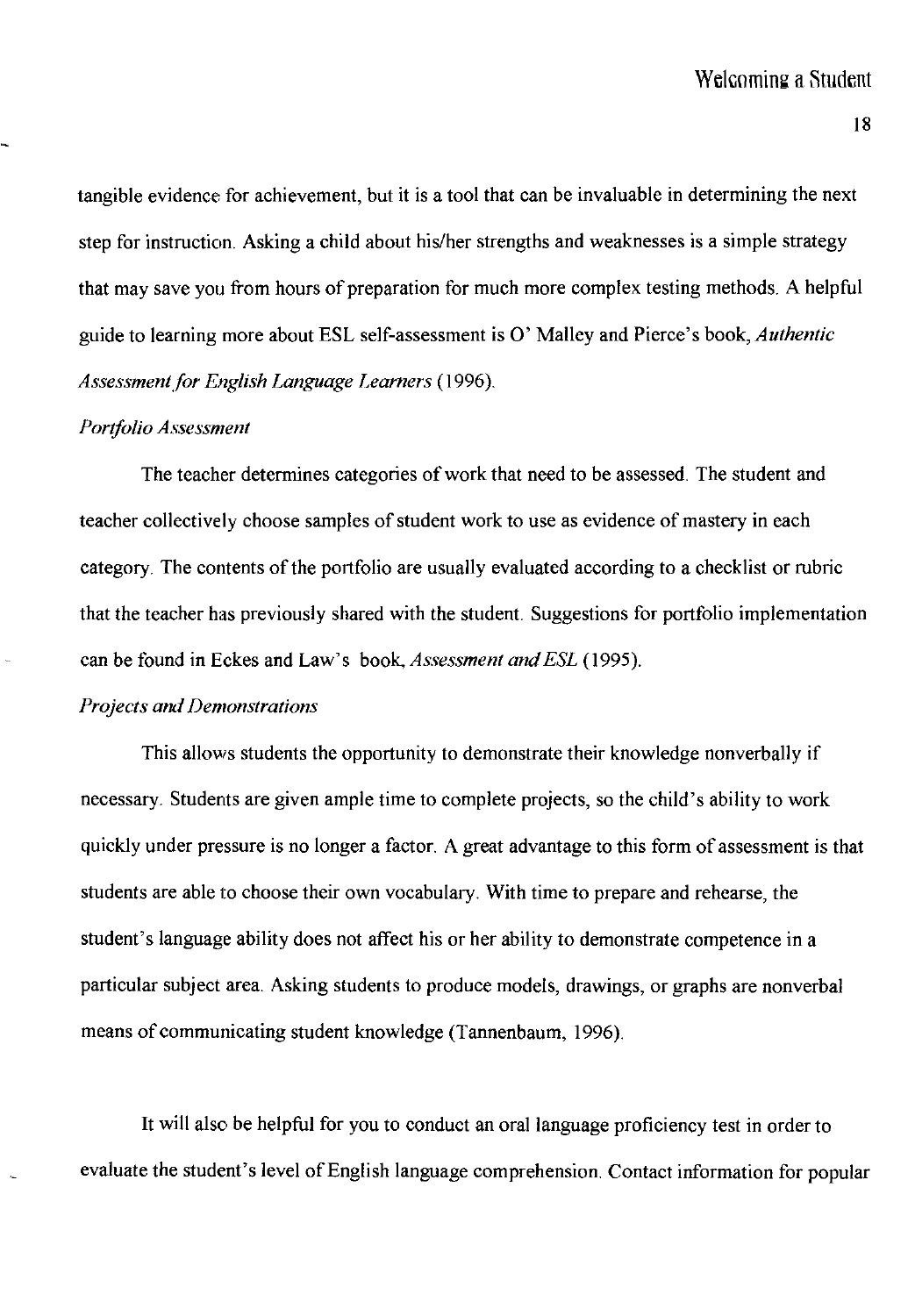oral language proficiency tests is listed below:

# BINL (Basic Inventory of Natural Languages)

Checkpoint Systems 1558 N. Waterman, Suite C San Bernardino, CA 92404

# IDEA Oral Lauguage Proficiency Test

Ballard and Tighe 580 Atlas St. Brea, CA 92621 1-800-538-9547

# LAS (Language Assessment Scales)

CTB/McGraw Hill Del Monte Research Park 2500 Garden Road Monterey, CA 93940 1-800-538-9547

## Family Partnerships

We all know that there is a correlation between academic achievement and parent involvement in a child's education. With this in mind, it is essential that you make every effort to communicate with the family members of your ELL student. Parents may seem hesitant to become involved, especially if they have recently arrived in the United States or if they have very limited English skills. Parents may have feelings of insecurity or a fear of judgment that is understandable and even expected. No matter what approach you take to building that important partnership between the school and the family, you must remain sensitive to the unique circumstances of these families. Read and think about the following considerations when beginning a relationship with you student's family.

I. Maintain a welcoming, non-judgmental attitude. Parents will not involve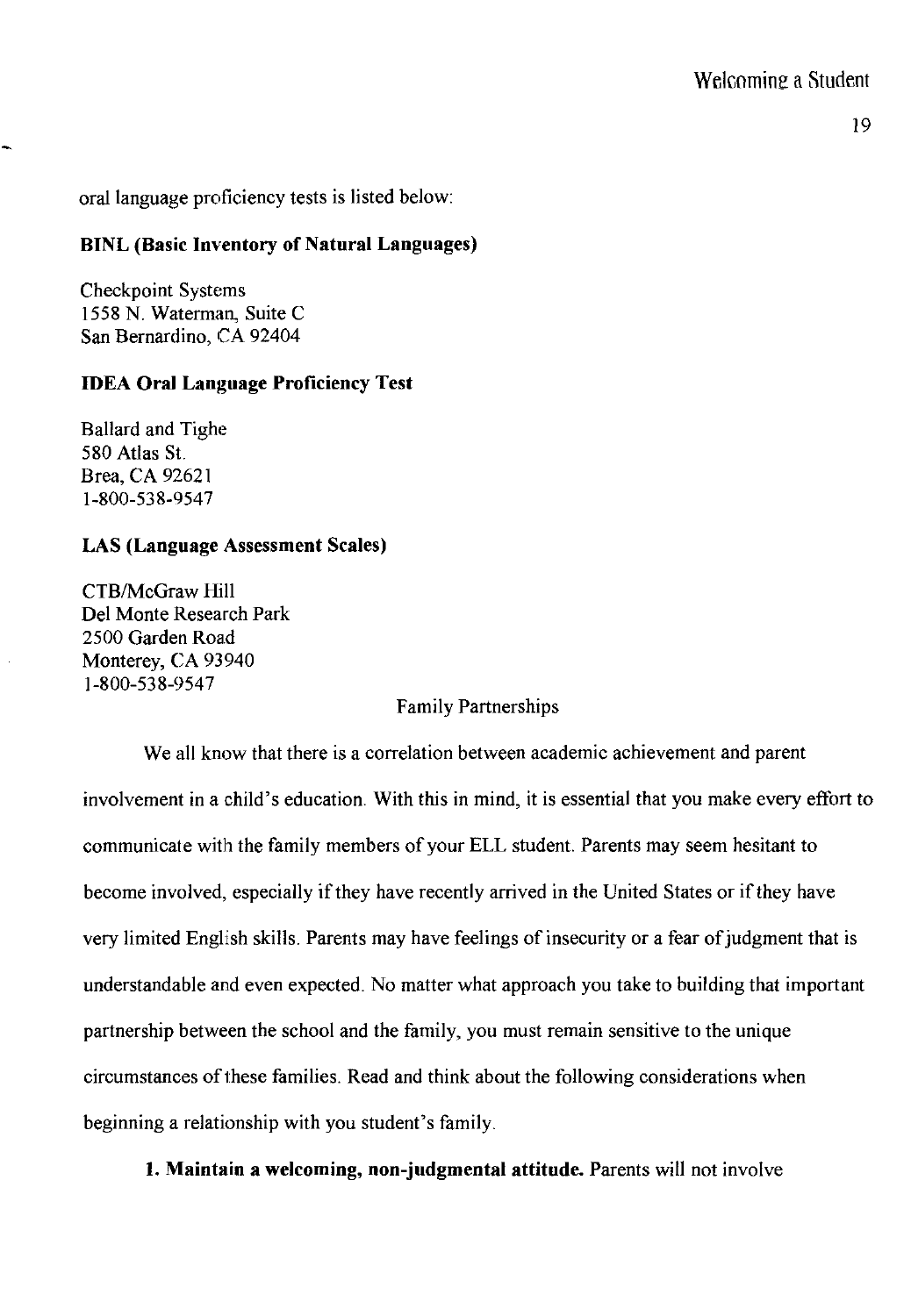themselves in their students' education if they feel unwelcome or judged by school administrators and staff. Don't assume that parents are apathetic if they don't attend scheduled conferences and orientation meetings. Many parents are required to work long hours for low wages in order to support their families. The financial strain on individuals new to the United States can be great, leaving little opportunity for activity outside the workplace. "Economic survival is the primary concern for immigrant families," (Holman, 1997). Encourage communication and welcome involvement at any level.

**2. Determine the preferred form of communication.** While the majority of Englishspeaking parents may prefer face-to-face communication, written notes and information may be the favored alternative for parents with limited English proficiency. While verbal communication may cause anxiety, written notes allow the family members time to decode material and prepare responses. They may seek out help with translation privately. Whenever possible, communication should take place in the parents' home language. Enlist the help of a translator for face-to-face meetings. When using written language, there are sites available online that will translate English text into the text of the student's home language.

**3. Clarify rules and expectations.** The standards of American education are vastly different than that of many other cultures. Don't expect parents who are new to the country to know and understand our society's values and expectations placed on education. Rules and procedures regarding attendance, parent responsibilities, and other requirements should be communicated clearly to families. Provide orientation to the programs and services that are offered by your school system (ESCORT, 1998).

**4. Make your invitations personal.** Flyers, generic newsletters, or general invitations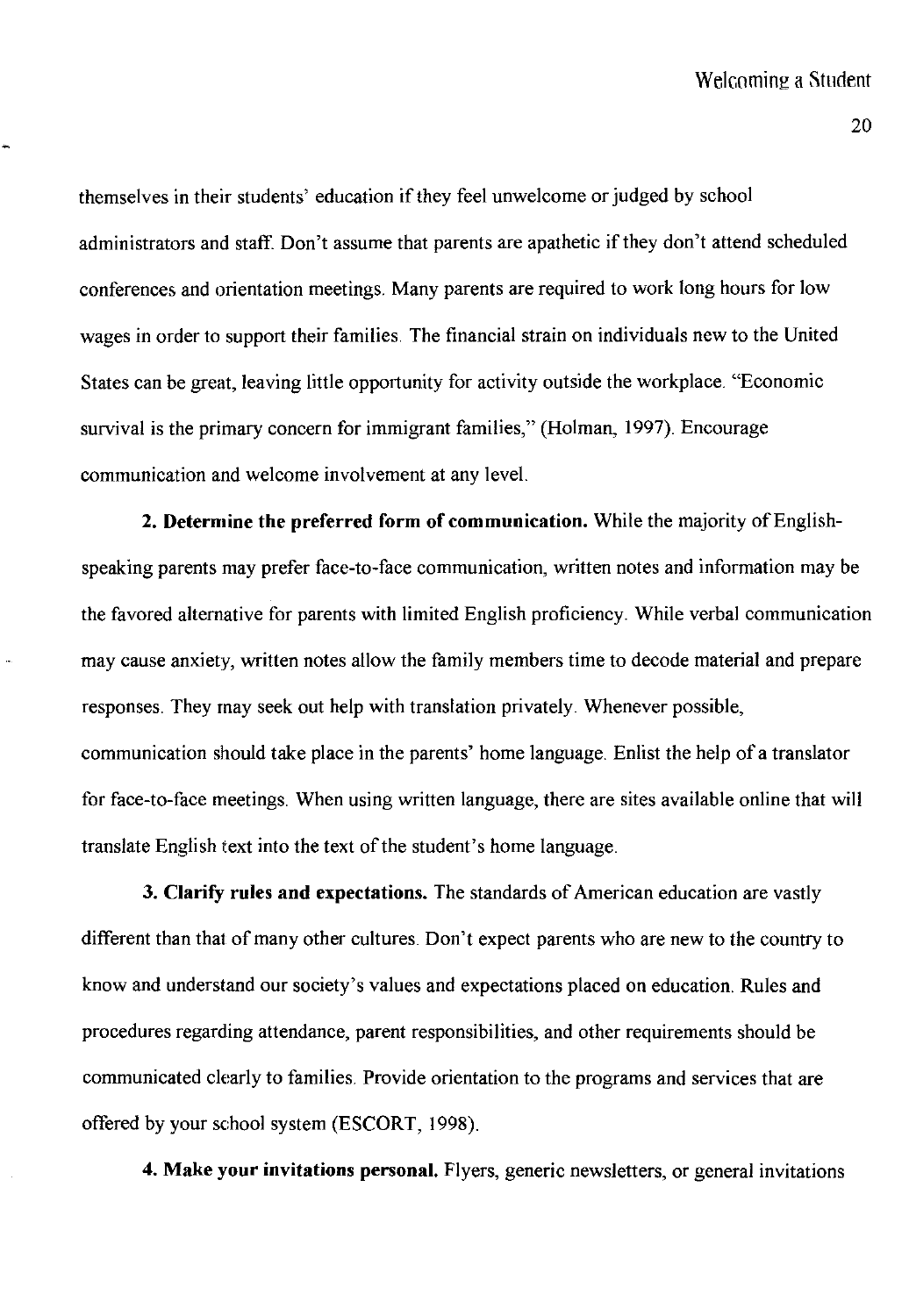encouraging parental involvement are unlikely to solicit a response from limited English proficient parents. Personal invitations are much more likely to be considered (Inger, 1992).

5. Make participation as easy as possible. Even parents who speak no English can volunteer to make copies, do bulletin boards, or assist in other nonverbal activities. Provide as many resources as you can that will encourage involvement. Examples would include providing translators, transportation, flexible schedules, and limiting financial requirements (Inger, 1992). Make as many accommodations as you can. It will be worth it!

6. Demonstrate appreciation and respect for the family's culture. Invite parents of students to come to the classroom to share about the family's culture. Ask questions about holidays, customs, and values that are observed by the family. Being aware of the student's home culture will communicate your concern for the individual and your sensitivity to the preservation of family traditions and values. "Schools should recognize that newly arrived Hispanic families come to us from a rich social context. Rather than try to 'acculturate' these families, schools should encourage them to share their culture and background with others," (Holman, 1997).

7. Provide resources for homework assistance. Many parents who have limited English skills feel unqualified to assist their children with homework assignments (TESOL, 2000). If possible, provide possible resources for additional assistance with schoolwork. It would also be helpful to provide parents with some general information regarding study skills and work habits that are customary in our culture. Taking these steps will remind parents that you're on their side!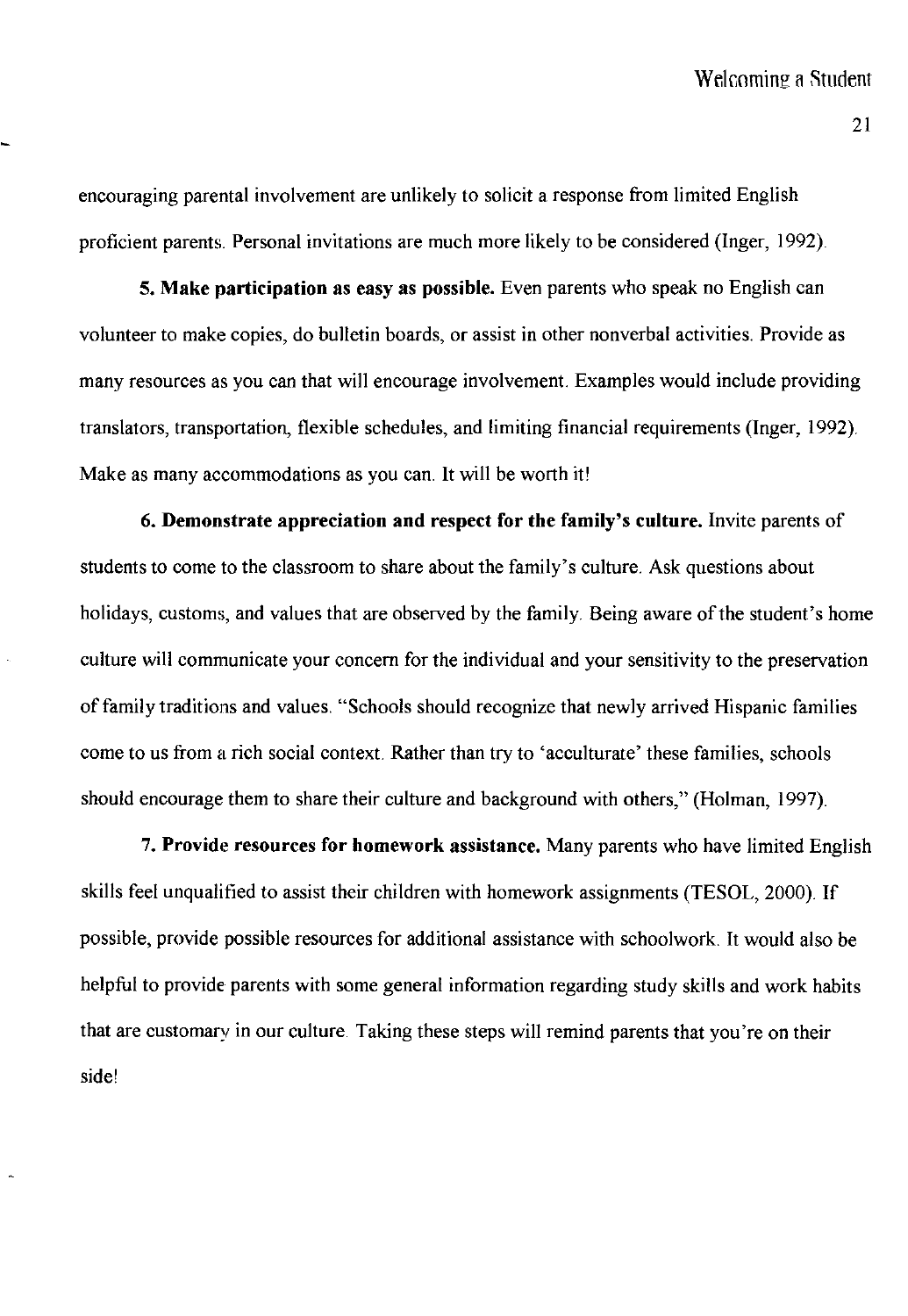## **Conclusion**

As educators, our ultimate responsibility toward an English language learner in our classroom is the same fundamental responsibility we must fulfill for every student we teach. Above all, we must communicate care and concern for the physical, emotional, social, and intellectual well-being of the child. We must first meet the fundamental need for love and acceptance before learning can take place. As you endeavor to educate the English language learner in your classroom, remember that his/her challenge to learn is just as great as yours is to teach. Celebrate the challenge, and meet it together!

÷,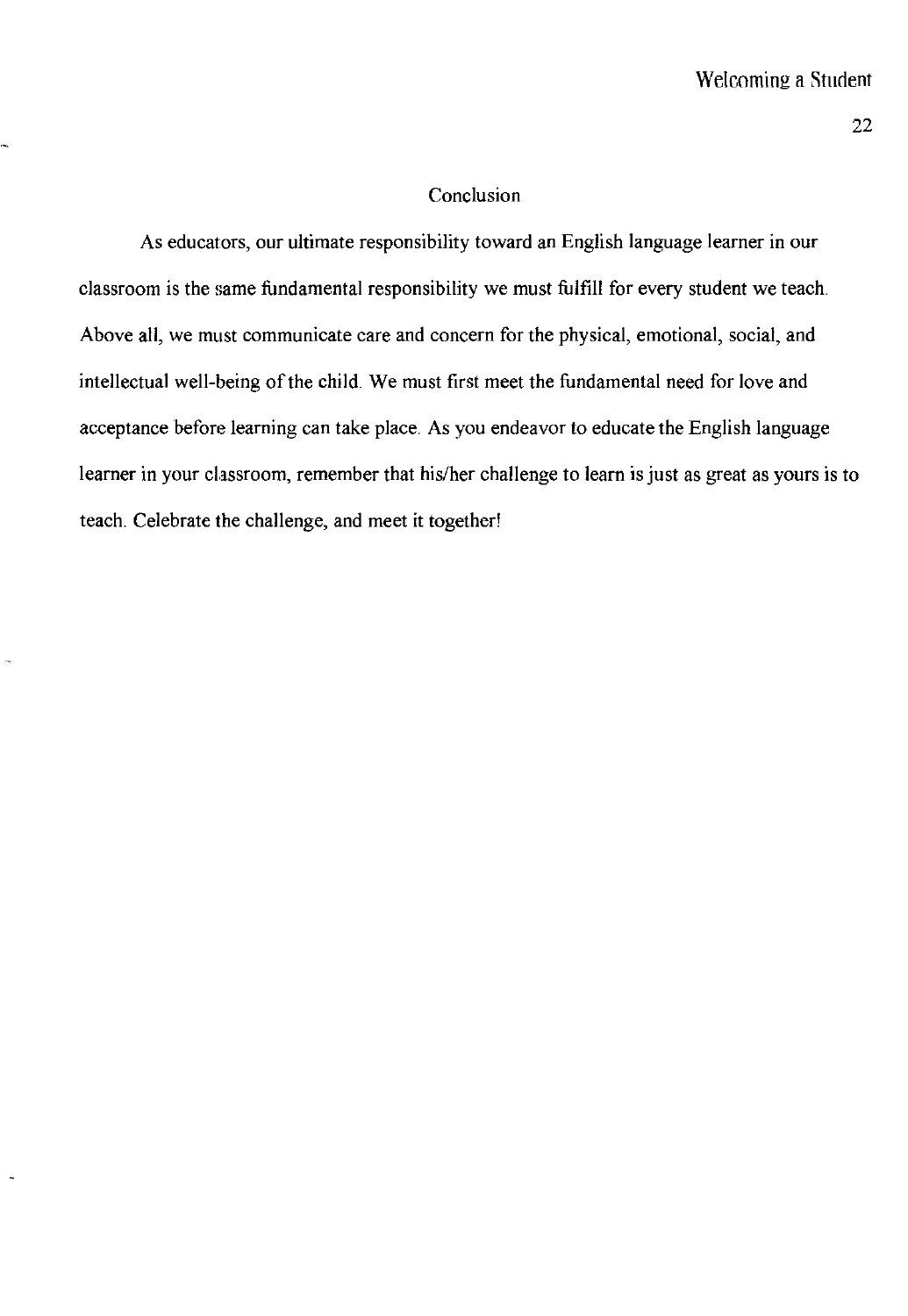#### References

- Brisk, M.E. & Harrington, M.M (2000). *Literacy and Bilingualism: A Handbook for ALL Teachers.* Mahwah, NJ: Lawrence Erlbaum.
- Eckes, M., & Law, B. (1995). *Assessment and ESL: A Handbook for K-12 Teachers.* Winnipeg, Manitoba: Peguis.
- Eastern Stream Center on Resources and Training (ESCORT). (1998). *Helpl 7hey Don't Speak English Slarter Kit for Primary Teachers: A resource guide for educators of limited English proficient migrant students, grades Pre-K--6.*  $(3^{rd}$  ed.). Washington, DC: US Department of Education.
- Hadaway, N.L., Vardell, S.M., & Young, T.A. (2002). *Literature-Based Instruction With English Language Learners.* Boston: Allyn & Bacon.
- Haynes, J., & O'Loughlin, J. (1999, May). *Meeting the Challenge of Content Instruction.*  [Electronic Version]. Retrieved August 16,2002 from EverythingESL.net
- Haynes,1. (2001, June). *Study Skillsfor ELLs.* Retrieved August 19,2002 from EverythingESL.net
- Holman, LJ. (1997, April). Working Effectively with Hispanic Immigrant Families. *Phi Delta Kappan.* pp. 647-649.
- Inger, M. (1992). Increasing the School Involvement of Hispanic Parents. *ERIC/CUE Digest # 80.* (ERIC Document Reproduction Service No. ED350380)
- Marsh, V *Total Physical Response Storytelling: A Communicative Approach to Language*  Learning. In C. Gaab & C. Seely (Eds.). Retrieved September 2, 2002 from http://www.tprstorytelling.com/story.htm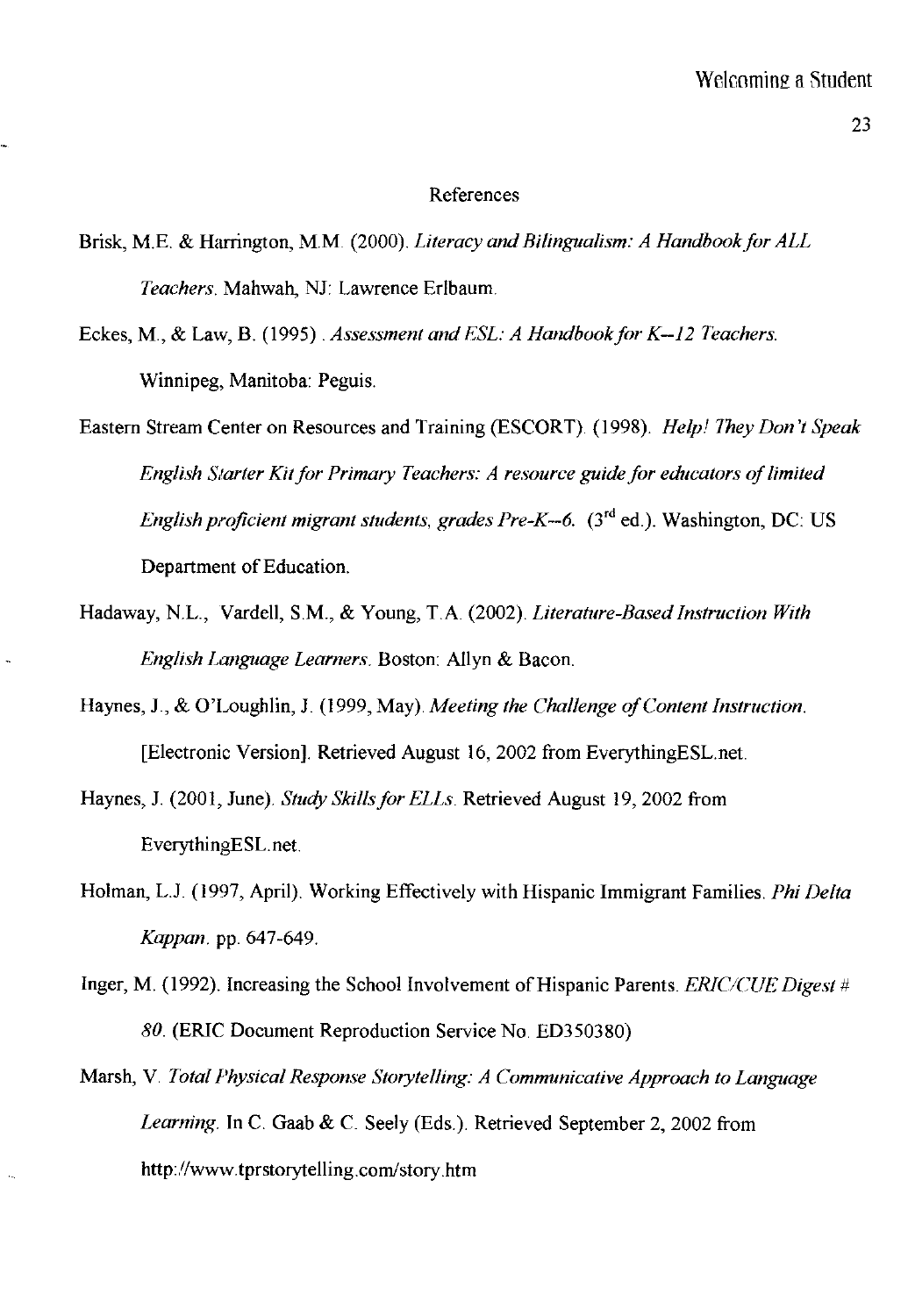- National Association for Bilingual Education (NABE). *Legislation and Policy*. Retrieved April 4,2002 from http://www.nabe.org
- O'Malley, J. M., & Pierce, L. V. (1996). *Authentic Assessment for English Language Learners: Practical Approachesfor Teachers.* United States: Addison-Wesley.
- Schall, J. (n.d.) *Unbeatable Ways to Reach Your LEP Students*. Retrieved August 19, 2002 from http://teacher.scholastic.com/professional/specialneeds/lepstudents.htm
- Short, D. (2000). *The ESL Standards: Bridging the Academic Gap for English Language Learners.* Washington, DC: ERIC Clearinghouse on Languages and Linguistics. (ERIC Document Reproduction Service No. EDO-FL-00-13). Retrieved April 7, 2002 from http://www.cal.org/ericcll/digest
- Smallwood, B. A. (Ed.). (2000). *Integrating the ESL Standards into Classroom Practice: Grades pre-K--12.* Alexandria, VA: TESOL
- Tabors, P.O. (1997). *One Child, Two Languages: A Guide for Preschool Educators of Children Learning Anglish as a Second Language.* Baltimore: Paul H. Brooks.
- Tabors, P.O. (1998, November). What Early Childhood Educators Need to Know: Developing Effective Programs for Linguistically and Culturally Diverse Children and Families. *Young Children.* pp. 20-26.
- Tannenbaum, J. (1996, May). Practical Ideas on Alternative Assessment for ESL Students. ERIC *Digest.* Retrieved April 7,2002 from http://www.cal.org/ericcll/digest/tannen01.html
- Teachers of English to Speakers of Other Languages (TESOL). (\997). *ESL standardsfor pre-K - 12 students.* Alexandria, V A. http://www.tesol.orglassoclkI2standards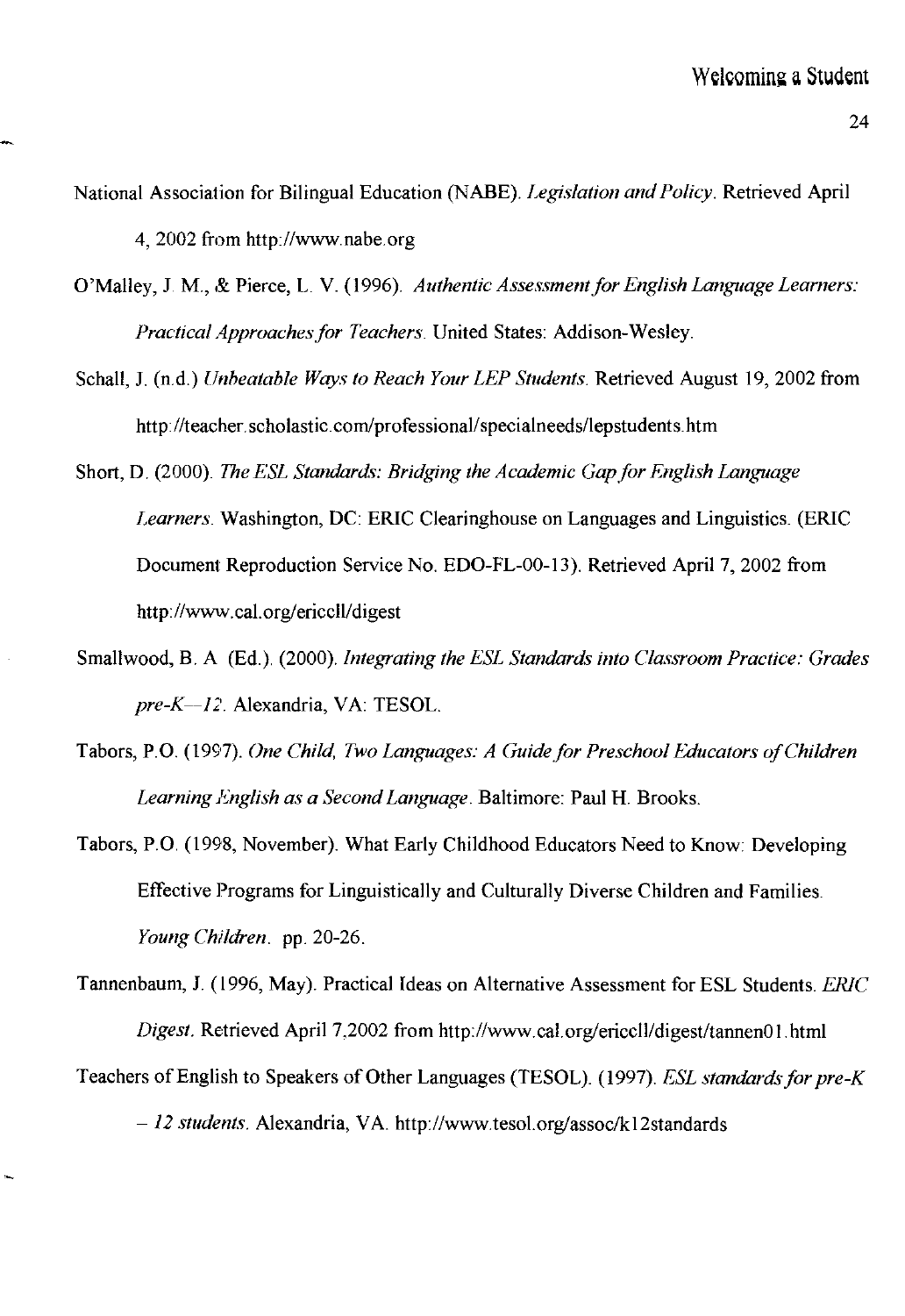Teachers of English to Speakers of Other Languages (TESOL). (2000, June) *Family Involvement in the Education of English Speakers of Other Languages (ESOL) Students.*  Retrieved April 1, 2002 from http://www.tesol.org/assoc/statements/2000-family.html *The Translation place* (1999). Retrieved April 7, 2002 from http://expage.coml4translation U.S. Department of Education Office for Civil Rights. *Programs for English Language Learners* 

*Part IV: Glossary.* Retrieved April 7, 2002 from http://www.ed.gov/offices/OCR/ELL/glossary.html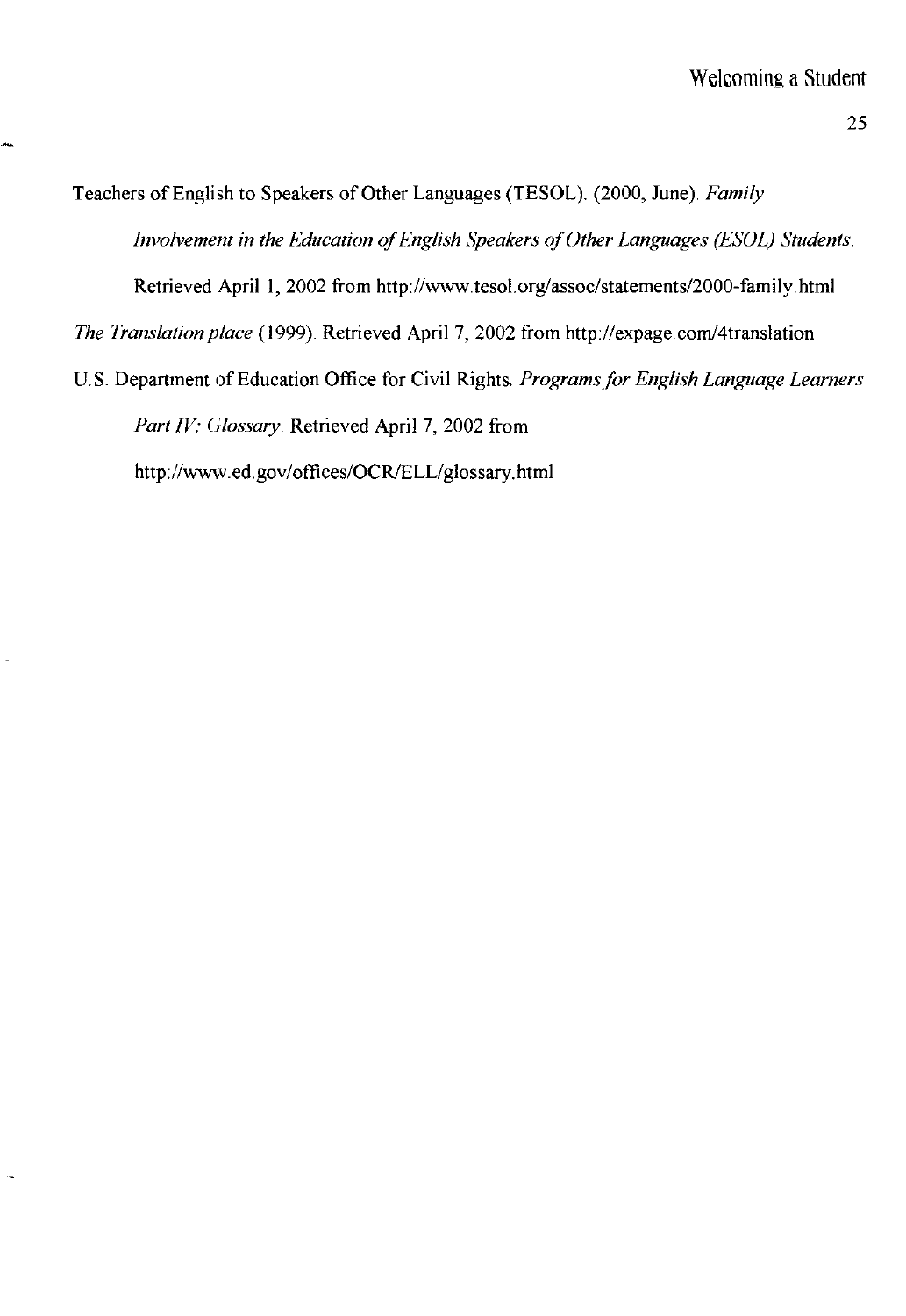#### Suggested Reading

- Agor, B. (Ed.). (2000). *Integrating the ESL Standards into Classroom Practice: Grades* 3--5. Alexandria, VA: TESOL
- Boyle, O.F., & Peregoy, S.F. (1993). *Reading, Writing, and Learning in ESL: A Resource Book for K-8 Teachers.* White Plains, NY: Longman.
- Hancock, C. R. (1994, July). Alternative Assessment and Second Language Study: What and Why? *ERIC Digest.* Retrieved April 7, 2002 from http://www.cal.org/ericcl/digest/ hancoc01 .html
- Haynes, J. (I999, February). *Working With Bilingual Parent Volunteers.* Retrieved August 19, 2002 from EverythingESL.net.
- Layzer, C (2000). *Who's Afraid of Bilingual Learners? The Role of Teachers' Attitudes and Beliefs.* Washington, DC: US Department of Education. (ERIC Document Reproduction Service No. ED440386)
- National Clearinghouse for English Language Acquisition. (n.d.). *Model Strategies in Bilingual Education: Instruction and Curriculum.* Retrieved August 19, 2002 from http://www.ncbe.gwu.edu/miscpubs/ed/familylit/instruct.htm
- Ortiz, A. (2001, December). *English Language Learners With Special Needs: Effective Instructional Strategies.* Washington, DC: US Department of Education. (ERIC Document Reproduction Service No. EDO-FL-OI-080). Retrieved April 7, 2002 from http://www.cal.org/ericcll/digest
- Reilly, V., & Ward, S.M. (1997). *Resource Booksfor Teachers: Very Young Learners.* Oxford: Oxford University.